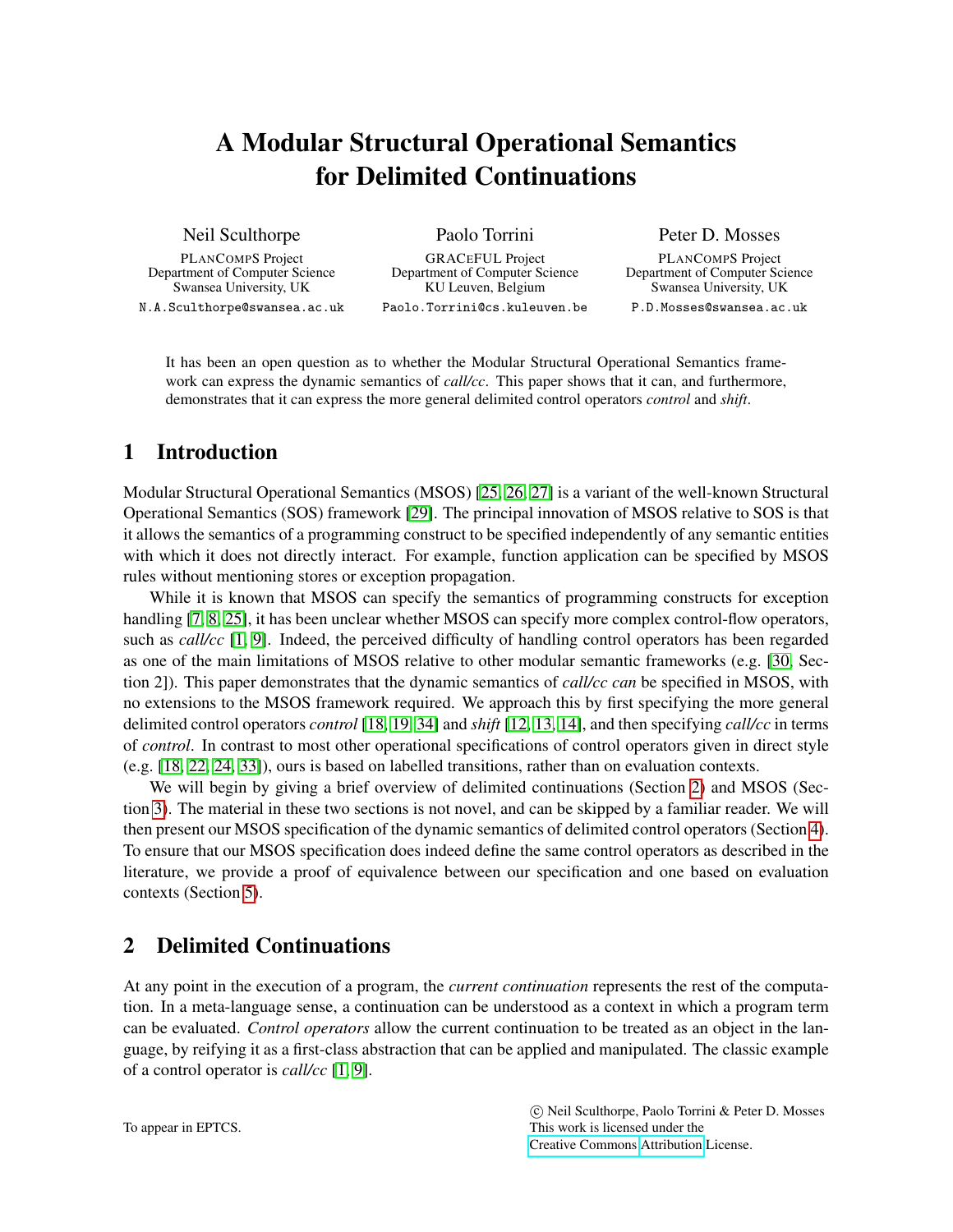*Delimited continuations* generalise the notion of a continuation to allow representations of partial contexts, relying on a distinction between inner and outer context. Control operators that manipulate delimited continuations are always associated with *control delimiters*. The most well-known delimited control operators are *control* (associated with the *prompt* delimiter) [\[18,](#page-16-4) [19,](#page-17-5) [34\]](#page-17-6) and *shift* (associated with the *reset* delimiter) [\[12,](#page-16-5) [13,](#page-16-6) [14\]](#page-16-7), both of which can be used to simulate *call/cc*. The general idea of *control* and *shift* is to capture the current continuation up to the innermost enclosing delimiter, representing the inner context. We will give an informal description of *control* in this section. The formal MSOS specification of *control* is given in Section [4,](#page-4-0) where we also specify *shift* and *call/cc* in terms of *control*.

*control* is a (call-by-value) unary operator that takes a higher-order function *f* as its argument, where *f* expects a reified continuation as its argument. When executed, *control* reifies the current continuation, up to the innermost enclosing *prompt*, as a function *k*. That inner context is then discarded and replaced with the application *f k*. Other than its interaction with *control*, *prompt* is simply a unary operator that evaluates its argument and returns the resulting value.

Let us consider some examples. In the following expression, the continuation  $k$  is bound to the function  $(\lambda x. 2 * x)$ , the result of the *prompt* application is 14, and the expression evaluates to 15:

$$
1 + prompt(2 * control(\lambda k. k7)) \rightarrow 15
$$

A reified continuation can be applied multiple times, for example:

$$
1 + prompt(2 * control(\lambda k. k(k7))) \sim 29
$$

Furthermore, a continuation need not be applied at all. For example, in the following expression, the multiplication by two is discarded:

$$
1 + prompt(2 * control(\lambda k. 7)) \rightarrow 8
$$

In the preceding examples, the continuation *k* could have been computed statically. However, in general, the current continuation is the context at the point in a program's execution when *control* is executed, by which time some of the computation in the source program may already have been performed. For example, the following program will print *ABB*:

$$
prompt(\ print'A'; control(\lambda k. (k(), k()); print'B') \rightarrow ABB
$$

The command (*print'A'*) is executed before the *control* operator, so does not form part of the continuation reified by *control*. In this case, *k* is bound to  $(\lambda x. (x : print'B'))$ , and so *B* is printed once for every application of *k*.

Further examples of *control* can be found in the online test suite accompanying this paper [\[32\]](#page-17-10), and in the literature [\[18,](#page-16-4) [19\]](#page-17-5).

### <span id="page-1-0"></span>3 Modular SOS

The rules in this paper will be presented using *Implicitly Modular SOS* (I-MSOS) [\[27\]](#page-17-2), a variant of MSOS that has a notational style similar to conventional SOS. I-MSOS can be viewed as syntactic sugar for MSOS. We assume the reader is familiar with SOS (e.g. [\[3,](#page-16-8) [29\]](#page-17-3)) and the basics of MSOS [\[25,](#page-17-0) [26,](#page-17-1) [27\]](#page-17-2).

The key notational convenience of I-MSOS is that any semantic entities (e.g. stores or environments) that are not mentioned in a rule are *implicitly propagated* between the premise(s) and conclusion, allowing entities that do not interact with the programming construct being specified to be omitted from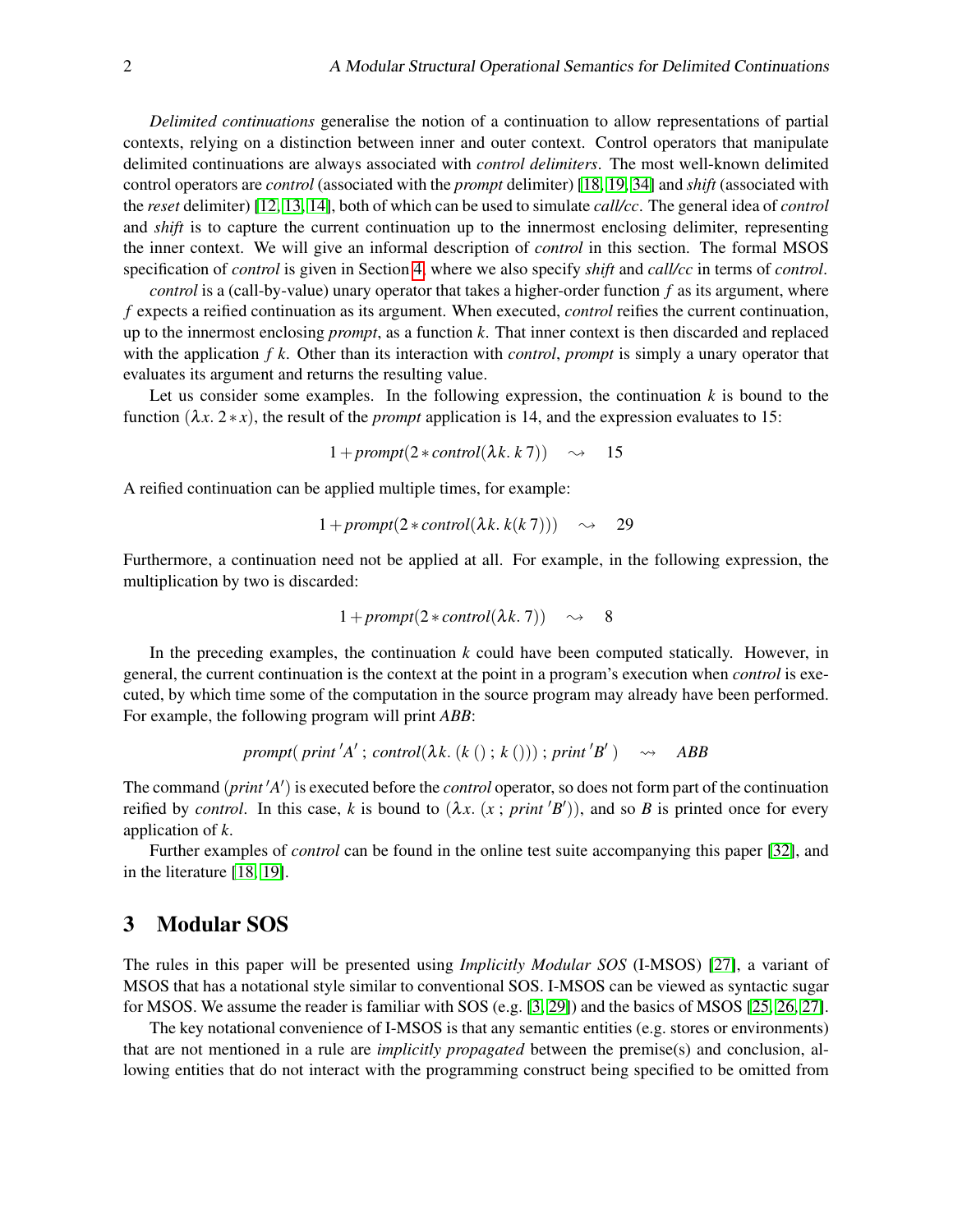the rule. Two types of semantic entities are relevant to this paper: inherited entities (e.g. environments), which, if unmentioned, are implicitly propagated from the conclusion to the premises, and observable entities (emitted signals, e.g. exceptions), which, if unmentioned, are implicitly propagated from a sole premise to the conclusion. Observable entities are required to have a default value, which is implicitly used in the conclusion of rules that lack a premise and do not mention the entity. Note that by *premise*, we refer specifically to a transition of the  $\rightarrow$  relation, not any side conditions on the rule (which, for notational convenience, we also write above the line).

To demonstrate the specification of control operators using I-MSOS rules, this paper will use the *funcon framework* [\[8\]](#page-16-1). This framework contains an open collection of modular *fundamental constructs* (funcons), each of which has its semantics specified independently by I-MSOS rules. Funcons facilitate formal specification of programming languages by serving as a target language for a specification given by an inductive translation, in the style of denotational semantics. However, this paper is not concerned with the translation of control operators from any specific language: our aim is to give MSOS specifications of control operators, and the funcon framework is a convenient environment for specifying prototypical control operators. Examples of translations into funcons can be found in [\[8,](#page-16-1) [28\]](#page-17-11).

We will now present some examples of funcons, and their specifications as small-step I-MSOS rules. No familiarity with the funcon framework is required: for the purposes of understanding this paper the funcons may simply be regarded as abstract syntax. We typeset funcon names in **bold**, meta-variables in *Capitalised Italic*, and the names of semantic entities in sans-serif. When we come to funcons for control operators, we will continue to use *italic* when referring to the control operator in general, and bold when referring to the funcon specifically.

Figure [1](#page-2-0) presents I-MSOS rules for the exception-handling funcons **throw** and **catch** [\[8\]](#page-16-1). The idea is that **throw** emits an exception signal, and **catch** detects and handles that signal. The first argument of catch is the expression to be evaluated, and the second argument (a function) is the exception handler. Exception signals use an observable entity named exc, which is written as a label on the transition arrow. The exc entity has either the value **none**, denoting the absence of an exception, or **some** $(V)$ , denoting the occurrence of an exception with value *V*. The side condition  $val(V)$  requires the term *V* to be a value, thereby controlling the order in which the rules can be applied. In the case of **throw**, first the argument is evaluated to a value (Rule [1\)](#page-2-1), and then an exception carrying that value is emitted (Rule [2\)](#page-2-2). In the case of catch, the first argument *E* is evaluated while no exception occurs (Rule [3\)](#page-2-3). If an exception does occur, then the handler *H* is applied to the exception value and the computation *E* is abandoned (Rule [4\)](#page-2-4). If  $E$ evaluates to a value *V*, then *H* is discarded and *V* is returned (Rule [5\)](#page-2-5).

Observe that rules [1](#page-2-1) and [5](#page-2-5) do not mention the exc entity. In Rule [1](#page-2-1) it is implicitly propagated from premise to conclusion, and in Rule [5](#page-2-5) it implicitly has the default value none. Also observe that none of the rules in Figure [1](#page-2-0) mention any other entities such as environments or stores; any such entities are also implicitly propagated.

$$
\frac{E \xrightarrow{\text{exc none}} E'}{\text{trrow}(E) \to \text{trrow}(E')} \qquad (1) \qquad \qquad \frac{E \xrightarrow{\text{exc none}} E'}{\text{catch}(E, H) \xrightarrow{\text{exc none}} \text{catch}(E', H)} \qquad (3)
$$

<span id="page-2-5"></span><span id="page-2-4"></span><span id="page-2-3"></span>exc none −−−−−→ *E*

$$
\frac{val(V)}{\text{throw}(V) \xrightarrow{\text{exc some}(V)} \text{stuck}} \qquad (2) \qquad \qquad \frac{E \xrightarrow{\text{exc some}(V)} E'}{\text{catch}(E, H) \xrightarrow{\text{exc none}} \text{apply}(H, V)} \qquad (4)
$$
\n
$$
\frac{val(V)}{\text{catch}(V, H) \to V} \qquad (5)
$$

<span id="page-2-2"></span><span id="page-2-1"></span><span id="page-2-0"></span>Figure 1: I-MSOS rules for exception handling.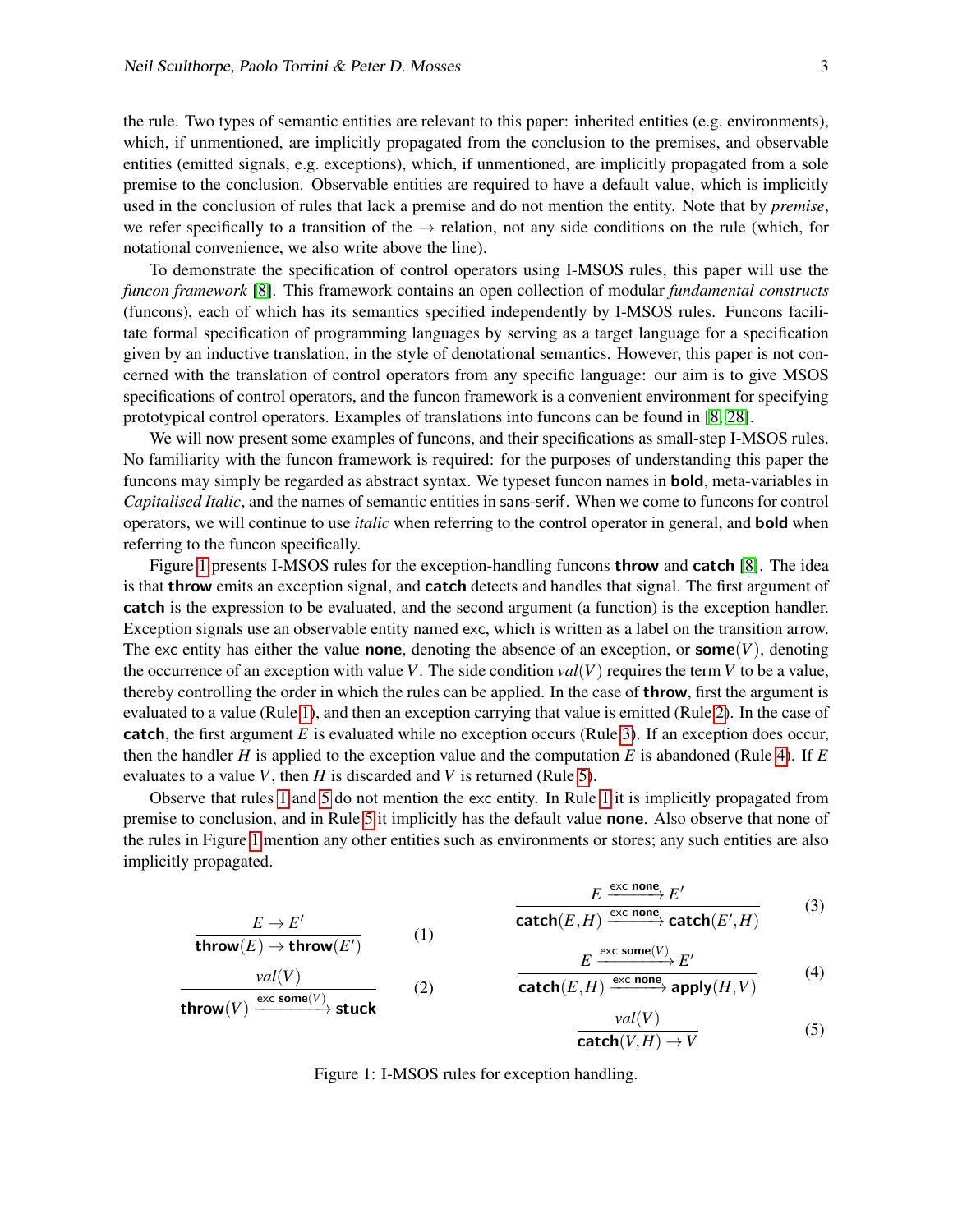$$
\frac{\rho(I) = V}{\text{env } \rho \vdash \mathbf{bv}(I) \to V} \tag{9}
$$
\n
$$
\frac{E_1 \to E'_1}{\text{apply}(E_1, E_2) \to \mathbf{apply}(E'_1, E_2)} \tag{9}
$$

$$
\mathsf{env}\ \rho \vdash \mathsf{lambda}(I,E) \to \mathsf{closure}(\rho,I,E) \quad (7)
$$

<span id="page-3-7"></span><span id="page-3-6"></span><span id="page-3-5"></span><span id="page-3-3"></span><span id="page-3-2"></span><span id="page-3-1"></span>
$$
\frac{val(V)}{\text{apply}(V,E) \to \text{apply}(V,E')} \tag{10}
$$

$$
val(\text{closure}(\rho, I, E)) \qquad (8) \qquad \frac{val(V_1) \qquad val(V_2)}{\text{apply}(\text{closure}(\rho, I, V_1), V_2) \to V_1} \qquad (11)
$$

$$
\frac{val(V)}{\text{env } \_\vdash \text{apply}(\text{closure}(\rho, I, E), V) \to \text{apply}(\text{closure}(\rho, I, E'), V)}\tag{12}
$$

<span id="page-3-0"></span>Figure 2: I-MSOS rules for call-by-value lambda calculus.

Figure [2](#page-3-0) presents I-MSOS rules for identifier lookup (bv, "bound-value"), abstraction (lambda), and application (apply). Note that the closure funcon is a *value constructor* [\[7\]](#page-16-0) (specified by Rule [8\)](#page-3-1), and thus has no transition rules of its own. We present these rules here for completeness, as these funcons will be used when defining the semantics of control operators in Section [4.](#page-4-0)

Again, observe that rules [9–](#page-3-2)[11](#page-3-3) do not mention the environment env; it is propagated implicitly. Furthermore, consider that none of the rules in Figure [1](#page-2-0) mention the environment env, and none of the rules in Figure [2](#page-3-0) mention the exc signal. However, the modular nature of I-MSOS specifications allows the two sets of rules to be combined without modification, with implicit propagation handling the unmentioned entities. For comparison, in Figure [3](#page-3-4) we present a conventional SOS specification of this call-by-value lambda calculus combined with exception handling, in which both semantic entities are mentioned explicitly in every rule.

$$
\cfrac{\mathsf{env}\ \rho \vdash E \xrightarrow{\mathsf{exc}\ X} E'}{\mathsf{env}\ \rho \vdash \mathsf{throw}(E) \xrightarrow{\mathsf{exc}\ X} \mathsf{throw}(E')}
$$
\n
$$
\cfrac{\mathit{val}(V)}{\mathsf{env}\ \rho \vdash \mathsf{throw}(V) \xrightarrow{\mathsf{exc}\ \mathsf{some}(V)} \mathsf{stuck}}
$$

$$
\cfrac{\mathsf{env}\ \rho \vdash E\xrightarrow{\mathsf{exc}\ \mathsf{none}} E'}{\mathsf{env}\ \rho \vdash \mathsf{catch}(E, H)\xrightarrow{\mathsf{exc}\ \mathsf{none}} \mathsf{catch}(E', H)}
$$
\n
$$
\cfrac{\mathsf{env}\ \rho \vdash E\xrightarrow{\mathsf{exc}\ \mathsf{some}(V)} E'}{\mathsf{env}\ \rho \vdash \mathsf{catch}(E, H)\xrightarrow{\mathsf{exc}\ \mathsf{none}} \mathsf{apply}(H, V)}
$$
\n
$$
\cfrac{\mathit{val}(V)}{\mathsf{env}\ \rho \vdash \mathsf{catch}(V, H)\xrightarrow{\mathsf{exc}\ \mathsf{none}} V}
$$

$$
\frac{\rho(I) = V}{\text{env }\rho \vdash \text{bv}(I) \xrightarrow{\text{exc none}} V}
$$

 $\tan \rho \vdash$  lambda $(I, E) \xrightarrow{\text{exc none}}$ closure $(\rho, I, E)$ 

$$
\frac{\text{env }\rho \vdash E_1 \xrightarrow{\text{exc } X} E'_1}{\text{env }\rho \vdash \text{apply}(E_1, E_2) \xrightarrow{\text{exc } X} \text{apply}(E'_1, E_2)}
$$
\n
$$
\frac{val(V) \qquad \text{env }\rho \vdash E \xrightarrow{\text{exc } X} E'}{\text{env }\rho \vdash \text{apply}(V, E) \xrightarrow{\text{exc } X} \text{apply}(V, E')}
$$
\n
$$
\frac{val(V) \qquad \text{env } (\{I \mapsto V\}/\rho) \vdash E \xrightarrow{\text{exc } X} E'}{\text{env } \lnot \vdash \text{apply}(\text{closure}(\rho, I, E), V) \xrightarrow{\text{exc } X} \text{apply}(\text{closure}(\rho, I, E'), V)}
$$
\n
$$
\frac{val(V_1) \qquad val(V_2)}{\text{env }\rho \vdash \text{apply}(\text{closure}(\rho, I, V_1), V_2) \xrightarrow{\text{exc none}} V_1}
$$

<span id="page-3-4"></span>Figure 3: SOS rules for lambda calculus with exception handling.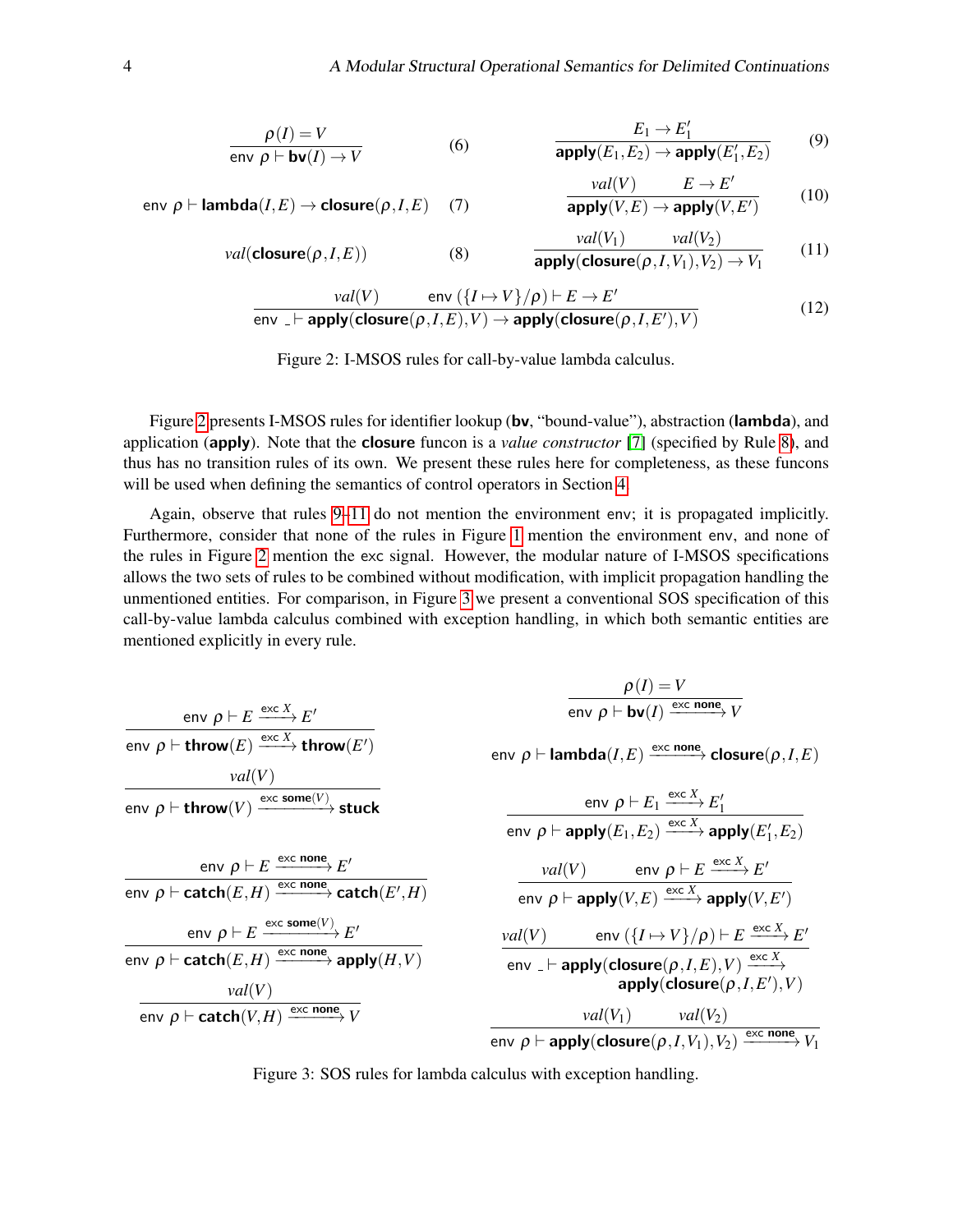# <span id="page-4-0"></span>4 I-MSOS Specifications of Control Operators

We now present a dynamic semantics for control operators in the MSOS framework. We specify *control* and *prompt* directly, and then specify *shift*, *reset* and *call/cc* in terms of *control* and *prompt*. Our approach is signal-based in a similar manner to the I-MSOS specifications of exceptions (Figure [1\)](#page-2-0): a control operator emits a signal when executed, and a delimiter catches that signal and handles it. Note that there is no implicit top-level delimiter around a funcon program—a translation to funcons from a language that does have an implicit top-level delimiter should insert an *explicit* top-level delimiter.

#### 4.1 Overview of our Approach

Whether the semantics of control operators can be specified using MSOS has been considered an open problem ([\[30,](#page-17-4) Section 2]). We suspect that this is because there is no explicit representation of a term's context in the MSOS framework—any given rule only has access to the current subterm and the contents of any semantic entities—so it is not immediately obvious how to capture the context as an abstraction.

Our approach is to construct the current continuation of a control operator in the rule for its enclosing delimiter. We achieve this by exploiting the way that a small-step semantics, for each step of computation, builds a derivation tree from the root of the program term to the current operation. Thus, for any step at which a control operator is executed, not only will a rule for the control operator be part of the derivation, but so too will a rule for the enclosing delimiter. At each such step, the current continuation corresponds to an abstraction of the control operator (and its argument) from the subterm of the enclosing delimiter, and thus can be constructed from that subterm.

We represent reified continuations as first-class abstractions, using the **lambda** funcon from Sec-tion [3.](#page-1-0) Constructing the abstraction is achieved in two stages: the rule for **control** replaces the occurrence of **control** (and its argument) with a fresh identifier, and the rule for **prompt** constructs the abstraction from the updated subterm. At a first approximation, this suggests the following rules:

<span id="page-4-2"></span><span id="page-4-1"></span>
$$
\frac{fresh \cdot id(I)}{\text{control}(F) \xrightarrow{\text{ctrl some}(F,I)} \text{bv}(I)}
$$
(13)  

$$
\xrightarrow{E \xrightarrow{\text{ctrl some}(F,I)} E'} K = \text{lambda}(I, E')
$$
  
prompt(E)  $\xrightarrow{\text{ctrl none}} \text{prompt}(\text{apply}(F, K))$ 

The side condition  ${\text{fresh-id}(I)}$  requires that the identifier *I* introduced by this rule does not already occur in the program. Rule [13](#page-4-1) replaces the term **control** $(F)$  with  $bv(I)$ , and emits a signal (ctrl) containing the function *F* and the identifier *I*. The signal is then caught and handled by prompt in Rule [14.](#page-4-2) The abstraction *K* representing the continuation of the executed control operator is constructed by combining *I* with the updated subterm  $E'$  (which will now contain  $bv(I)$  in place of **control** $(F)$ ).

#### 4.2 The Auxiliary Environment

There is one problem with the approach we have just outlined, which is that the identifier *I* is introduced dynamically when the control operator executes, by which time closures may have already formed. In particular, if control occurs inside the body of a lambda, and the enclosing prompt is outside that **lambda**, then the  $\mathbf{b}v(I)$  funcon would be introduced inside a **closure** that has already formed, and hence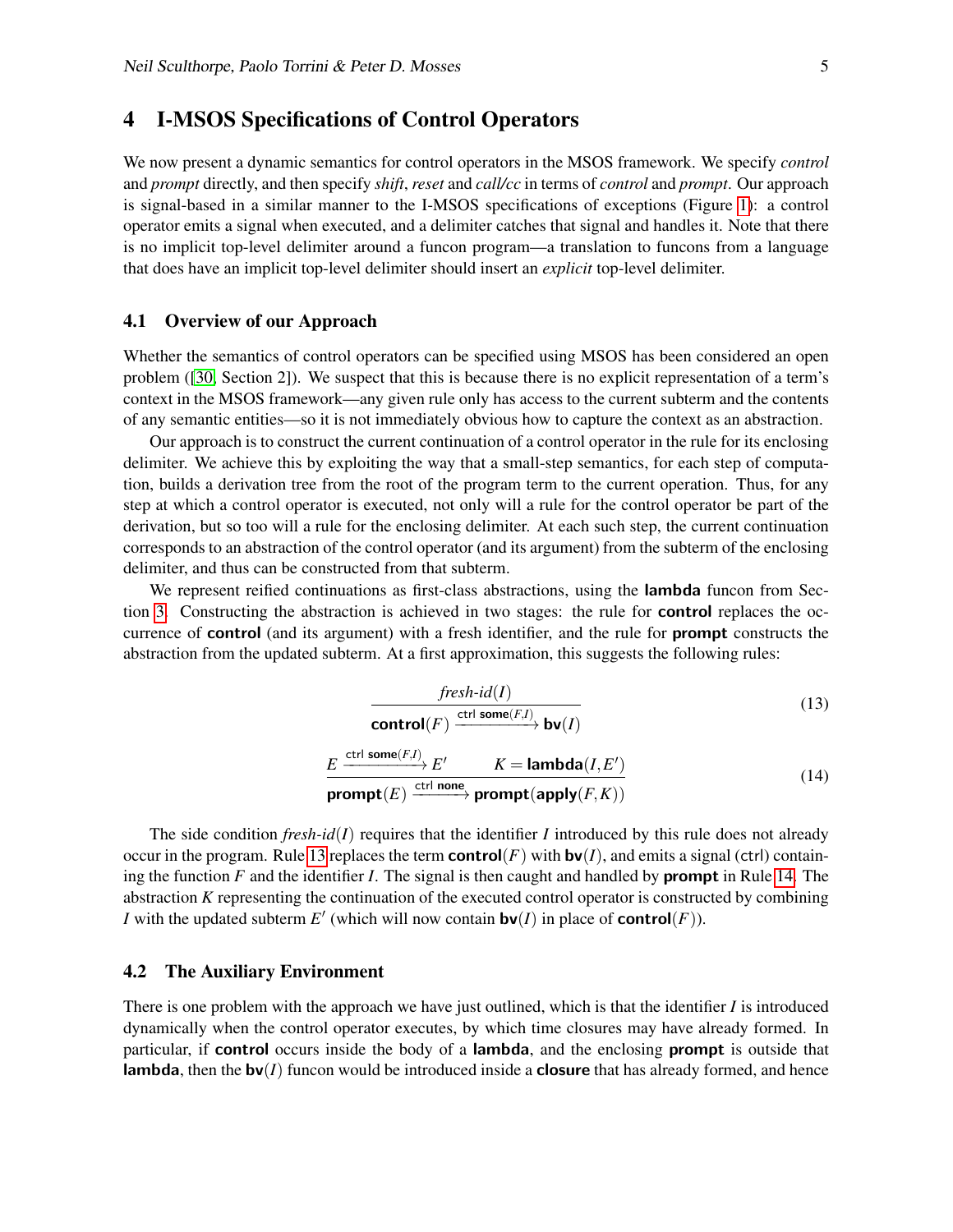does not contain a binding for *I*. For example, consider the evaluation of the following term:

$$
\begin{array}{ll}\n & \textbf{prompt}(\textbf{lambda}(x, \textbf{control}(\textbf{lambda}(k, \textbf{bv}(k)))))) \\
\rightarrow & \{ by \, (7) \, \} \\
 & \textbf{prompt}(\textbf{closure}(0, x, \textbf{control}(\textbf{lambda}(k, \textbf{bv}(k)))))) \\
\rightarrow & \{ by \, (14) \, \} \\
 & \textbf{prompt}(\textbf{apply}(\textbf{lambda}(k, \textbf{bv}(k)), \textbf{lambda}(i, \textbf{closure}(0, x, \textbf{bv}(i))))))\n\end{array}
$$

The occurrence of  $bv(i)$  is now inside a closure containing an empty environment. Were that closure to be applied (say if this was a subterm of a larger program), then the body of the closure would get stuck, as Rule [12](#page-3-6) would provide an environment containing only *x*, which Rule [6](#page-3-7) could not match.

This problem arises as a consequence of our choice to specify the semantics of lambda calculus using environments and closures. If we had instead given a semantics using substitution, then this problem would not have arisen. However, we prefer to use environments because they enable a more modular specification: a substitution-based semantics requires substitution to be defined over every construct in the language. Moreover, environments allow straightforward semantics for dynamic scope.

Our solution is to introduce an auxiliary environment that is not captured in closures. Figure [4](#page-5-0) specifies **aux-bv**(*I*), which looks up the identifier *I* in this auxiliary environment, and **aux-let-in**( $I, V, E$ ), which binds the identifier *I* to the value *V* in the auxiliary environment and scopes that binding over the expression *E*. We make use of these funcons in the next subsection, where we give our complete specification of control and prompt.

$$
\frac{\mu(I) = V}{\text{aux-env }\mu \vdash \text{aux-bv}(I) \to V} \tag{15}
$$

$$
\frac{E_1 \rightarrow E'_1}{\text{aux-let-in}(I, E_1, E_2) \rightarrow \text{aux-let-in}(I, E'_1, E_2)}
$$
(16)

$$
\frac{val(V)}{\text{aux-env } \mu \vdash \text{aux-env } (\{I \mapsto V\}/\mu) \vdash E \to E'}\n\text{aux-env } \mu \vdash \text{aux-let-in}(I, V, E) \to \text{aux-let-in}(I, V, E')}\n\tag{17}
$$

$$
\frac{val(V_1)}{\mathbf{aux}\text{-let-in}(I, V_1, V_2) \to V_2}
$$
\n(18)

<span id="page-5-0"></span>Figure 4: I-MSOS rules for bindings in the auxiliary environment.

#### 4.3 Dynamic Semantics of *control* and *prompt*

We specify **control** as follows:

<span id="page-5-2"></span><span id="page-5-1"></span>
$$
\frac{E \to E'}{\text{control}(E) \to \text{control}(E')}
$$
 (19)

$$
\frac{val(F)}{\text{control}(F)} \xrightarrow{\text{ctrl} \text{ some}(F, I)} \text{aux-bv}(I)
$$
(20)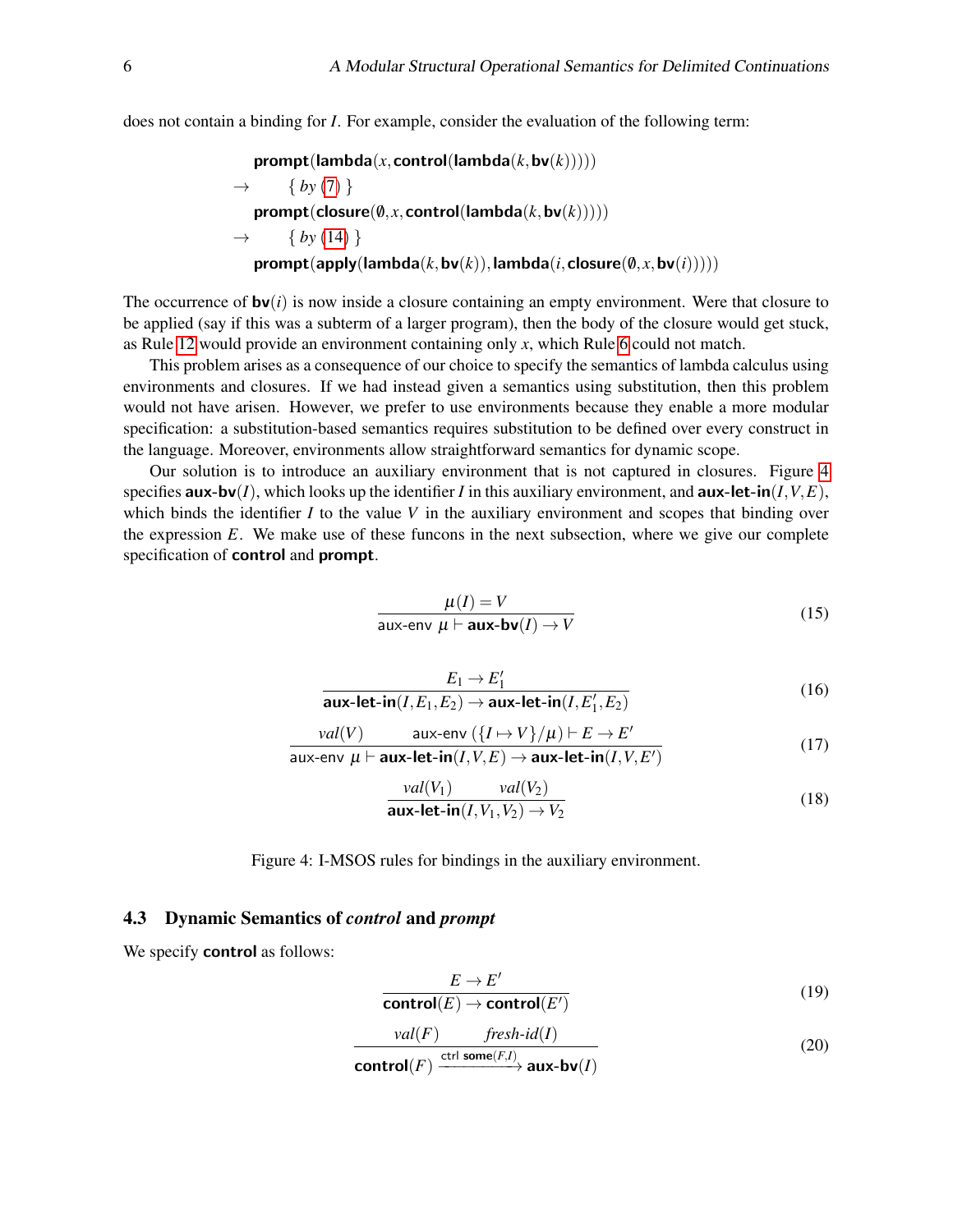Rule [19,](#page-5-1) in combination with the  $val(F)$  premise on Rule [20,](#page-5-2) ensures that the argument function is evaluated to a closure before Rule [20](#page-5-2) can be applied. Notice that Rule 20 uses **aux-by**, in contrast to the preliminary Rule [13](#page-4-1) which used bv.

We then specify **prompt** as follows:

<span id="page-6-2"></span><span id="page-6-1"></span><span id="page-6-0"></span>
$$
\frac{val(V)}{\text{prompt}(V) \to V} \tag{21}
$$

$$
E \xrightarrow{\text{ctrl none}} E'
$$
  
prompt(E)  $\xrightarrow{\text{ctrl none}}$  prompt(E') (22)

$$
\frac{E \xrightarrow{\text{ctrl some}(F,l)} E'}{ \text{prompt}(E) \xrightarrow{\text{ctrl none}} \text{prompt}(\text{apply}(F,K))}
$$
(23)

Rule [21](#page-6-0) is the case when the argument is a value; the prompt is then discarded. Rule [22](#page-6-1) evaluates the argument expression while no ctrl signal is being emitted by that evaluation. Rule [23](#page-6-2) handles the case when a ctrl signal is detected, reifying the current continuation and passing it as an argument to the function *F*. Notice that, unlike in the preliminary Rule [14,](#page-4-2) *I* is rebound using **aux-let-in**.

Rules [19–](#page-5-1)[23](#page-6-2) are our complete I-MSOS specification of the dynamic semantics of control and prompt, relying only on the existence of the lambda-calculus and auxiliary-environment funcons from figures [2](#page-3-0) and [4.](#page-5-0) These rules are modular: they are valid independently of whether the control operators coexist with a mutable store, exceptions, input/output signals, or other semantic entities. Except for the use of an auxiliary environment, our rules correspond closely to those in specifications of *control* and *prompt* based on evaluation contexts [\[18,](#page-16-4) [24\]](#page-17-8). However, our rules communicate between **control** and prompt by emitting signals, and thus do not require evaluation contexts. In Section [5,](#page-8-0) we present a proof of equivalence between our specification and a conventional one based on evaluation contexts.

#### <span id="page-6-3"></span>4.4 Dynamic Semantics of *shift* and *reset*

The *shift* operator differs from *control* in that every application of a reified continuation is implicitly wrapped in a delimiter, which has the effect of separating the context of that application from its inner context [\[5\]](#page-16-9). This difference between *control* and *shift* is analogous to that between dynamic and static scoping, insofar as with *shift*, the application of a reified continuation cannot access its context, in the same way that a statically scoped function cannot access the environment in which it is applied.

A shift funcon can be specified in terms of control as follows:

$$
\frac{E \to E'}{\mathsf{shift}(E) \to \mathsf{shift}(E')} \tag{24}
$$

$$
\frac{val(F) \qquad fresh-id(K) \qquad fresh-id(X)}{\textsf{shift}(F) \to \textsf{control}(\textsf{lambda}(K, \textsf{apply}(F, \textsf{lambda}(X, \textsf{reset}(\textsf{apply}(\textsf{bv}(K), \textsf{bv}(X)))))))} \tag{25}
$$

The key point is the insertion of the **reset** delimiter; the rest of the lambda-term is merely an  $\eta$ -expansion that exposes the application of the continuation  $K$  so that the delimiter can be inserted (following [\[5\]](#page-16-9)). Given this definition of shift, the reset delimiter coincides exactly with prompt:

$$
\mathsf{reset}(E) \to \mathsf{prompt}(E) \tag{26}
$$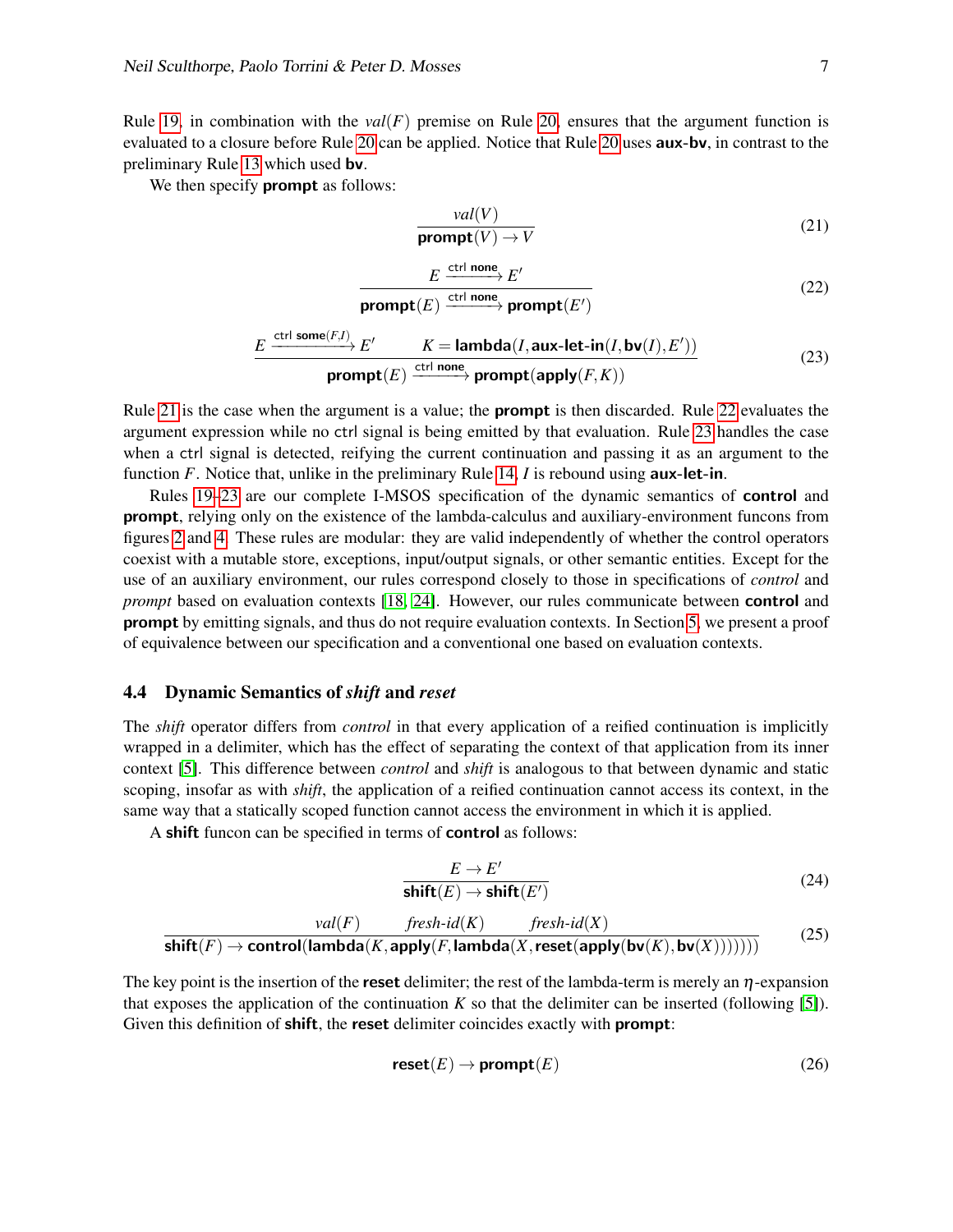Alternatively, the insertion of the extra delimiter could be handled by the semantics of reset rather than that of shift:

<span id="page-7-1"></span><span id="page-7-0"></span>
$$
\frac{val(V)}{\text{reset}(V) \to V} \tag{27}
$$

$$
\xrightarrow{E \xrightarrow{\text{ctrl none}} E'} E'
$$
\n
$$
\xrightarrow{\text{cstrl none}} \text{reset}(E')
$$
\n(28)

$$
E \xrightarrow{\text{ctrl some}(F,l)} E' \qquad K = \text{lambda}(I, \text{reset}(aux-\text{let-in}(I, \text{bv}(I), E')))
$$
  
reset(E)  $\xrightarrow{\text{ctrl none}} \text{reset}(\text{apply}(F, K))$  (29)

The only difference between rules [21–](#page-6-0)[23](#page-6-2) and rules [27–](#page-7-0)[29](#page-7-1) (other than the funcon names) is the definition of *K* in Rule [29,](#page-7-1) which here has a delimiter wrapped around the body of the continuation. Given this definition of reset, the shift operator now coincides exactly with control:

<span id="page-7-2"></span>
$$
\mathsf{shift}(E) \to \mathsf{control}(E) \tag{30}
$$

This I-MSOS specification in Rules [27](#page-7-0)[–30](#page-7-2) is similar to the evaluation-context based specification of *shift* and *reset* in [\[24,](#page-17-8) Section 2].

#### 4.5 Dynamic Semantics of *abort* and *call/cc*

The *call/cc* operator is traditionally *undelimited*: it considers the current continuation to be the entirety of the rest of the program. In a setting with delimited continuations, this can be simulated by requiring there to be a single delimiter, and for it to appear at the top-level of the program. Otherwise, the two distinguishing features of *call/cc* relative to *control* and *shift* are first that an applied continuation never returns, and second that if the body of *call/cc* does not invoke a continuation, then the current continuation is applied to the result of the *call/cc* application when it returns.

To specify *call/cc*, we follow Sitaram and Felleisen [\[34,](#page-17-6) Section 3] and first introduce an auxiliary operator *abort*, and then specify *call/cc* in terms of *control*, *prompt* and *abort*. The purpose of *abort* is to terminate a computation (up to the innermost enclosing *prompt*) with a given value:

$$
\frac{E \to E'}{\mathbf{abort}(E) \to \mathbf{abort}(E')} \tag{31}
$$

$$
\frac{val(V) \qquad fresh-id(I)}{\textbf{abort}(V) \to \textbf{control}(\textbf{lambda}(I,V))}
$$
(32)

We achieve the first distinguishing feature of *call/cc* by placing an abort around any application of a continuation (preventing it from returning a value), and we achieve the second by applying the continuation to the result of the  $F$  application (which resumes the current continuation if  $F$  returns a value):

$$
\frac{E \to E'}{\operatorname{callec}(E) \to \operatorname{callec}(E')}
$$
(33)

$$
val(F) \t $fresh-id(K)$  \t $fresh-id(X)$  (34)
$$

callcc $(F) \rightarrow$ 

 $\text{control}(\text{lambda}(K,\text{apply}(\text{bv}(K),\text{apply}(F,\text{lambda}(X),\text{abort}(\text{apply}(\text{bv}(K),\text{bv}(X)))))))$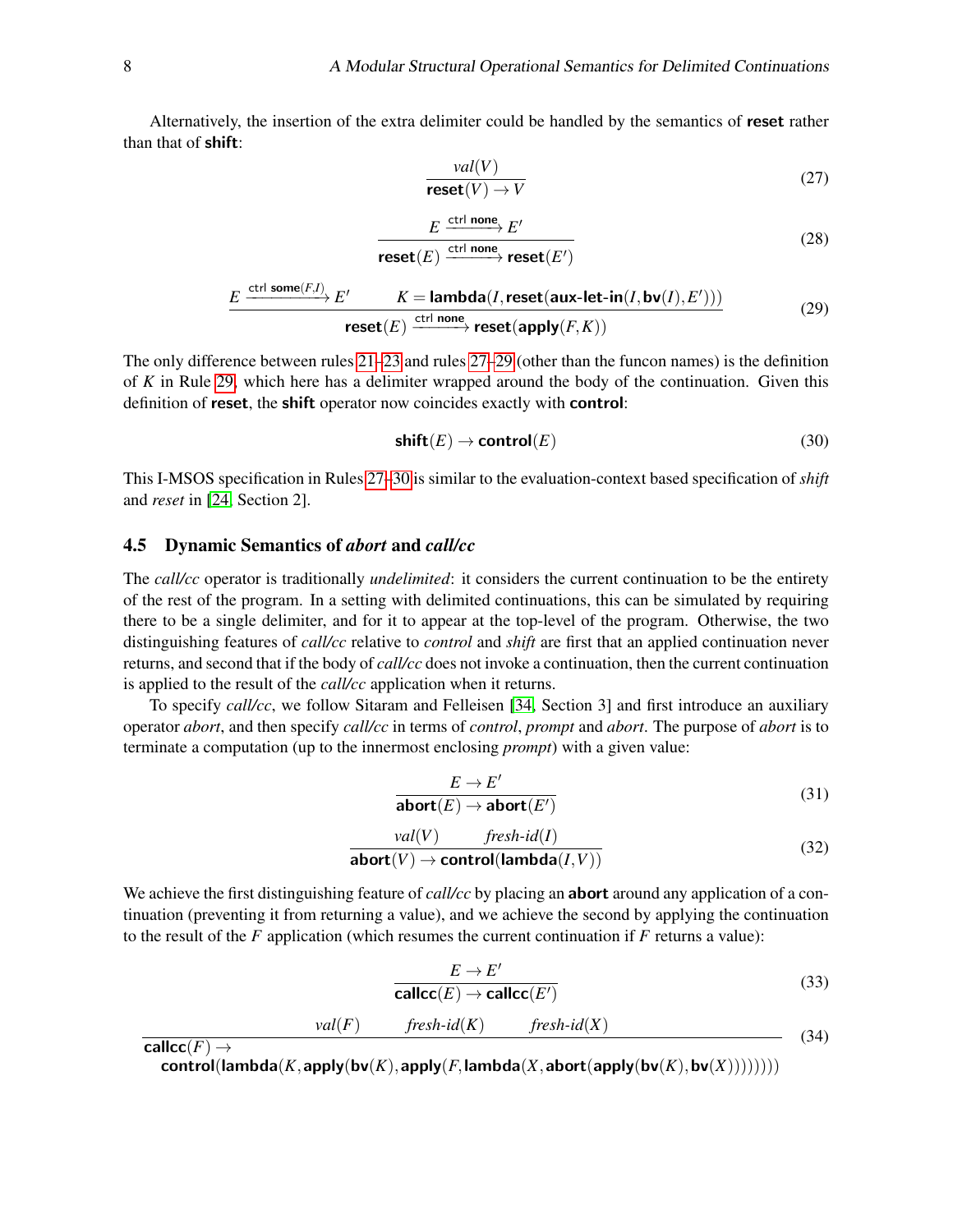#### 4.6 Other Control Effects

In Section [3](#page-1-0) we presented a direct specification of exception handling using a dedicated semantic entity. If throw and catch (Figure [1\)](#page-2-0) were used in a program together with the control operators from this section, this would give rise to two sets of independent control effects, each with independent delimiters. An alternative would be to specify exception handling indirectly in terms of the control operators (e.g. following Sitaram and Felleisen [\[34\]](#page-17-6)), in which case the delimiters and semantic entity would be shared. MSOS can specify either approach, as required by the language being specified.

Beyond the control operators discussed in this section, further and more general operators for manipulating delimited continuations exist, such as those of the CPS hierarchy [\[13\]](#page-16-6). These are beyond the scope of this paper, and remain an avenue for future work.

# <span id="page-8-0"></span>5 Adequacy

Our SOS model of call-by-value lambda calculus extended with delimited control, which we have presented using I-MSOS rules, is provably equivalent to one based on the reduction semantics (RS) of lambda terms where the evaluation strategy is specified using evaluation contexts. Reduction models for delimited control based on evaluation contexts were originally introduced in [\[18\]](#page-16-4) and refined in [\[24\]](#page-17-8). The adequacy proof in this section (Prop. [8\)](#page-14-0) is carried out with respect to our version of those models in a formalism that we call RC.

Our SOS model differs from reduction models in the framework it relies on. In particular, our SOS model uses environments and signals, whereas RC uses substitution and evaluation contexts. Moreover, there is a difference in the notion of value: in our SOS model function application is computed using closures, whereas RS uses  $\beta$ -reduction and substitution. In order to focus on the operational content of the models, it is convenient to get above these differences. We achieve this by embedding SOS in RS with explicit congruence rules (an embedding that we call LS), and by lifting RC to an environment-based formalism (called LR). We define a notion of adequacy between two systems, as an input-output relation, parametric in a translation. We show adequacy of two systems by proving that they are derivationally equivalent (in the sense of a step-wise relation), reasoning by induction on the structure of derivations. Our adequacy proof for SOS and RC is split into three main parts: the equivalence of SOS and LS, of LS and LR, and of LR and RC. A more challenging approach would involve giving a formal derivation of an RC model from SOS along the lines of [\[11\]](#page-16-10), but that goes beyond the scope of this paper.

Here we intend to focus on equivalence with respect to delimited control. Given the equivalence between SOS and RC with respect to call-by-value lambda calculus  $(\lambda V)$ , we show that SOS and RC are equivalent with respect to the extension of  $\lambda V$  with delimited control ( $\lambda DC$ ). More specifically, we define a syntactic representation of environments (standard and auxiliary ones) using contexts and lambda terms. We use this representation to define LS as a lambda-term encoding of SOS. Adequacy between SOS and LS is provable with respect to a simple translation relation.

We define LR as an environment-based version of RC obtained by lambda-lifting. We consider two distinct extensions of the LR model of  $\lambda V$  with delimited control. The first one, which we call LR-DC, uses the lifted control rules of the original RC model, and thus equivalence with the RC model is straightforward. The second one, which we call LX-DC, uses the LS version of the SOS control rules. The difference between the LS model of λDC and LX-DC, which are provably equivalent, boils down to that between SOS transitions, based on congruence rules and also using closures, and RC transitions, based on evaluation contexts and using only lambda expressions. The adequacy of LX-DC and LR-DC, proved with respect to the identity translation (Prop. [7\)](#page-13-0), gives us the result of primary interest.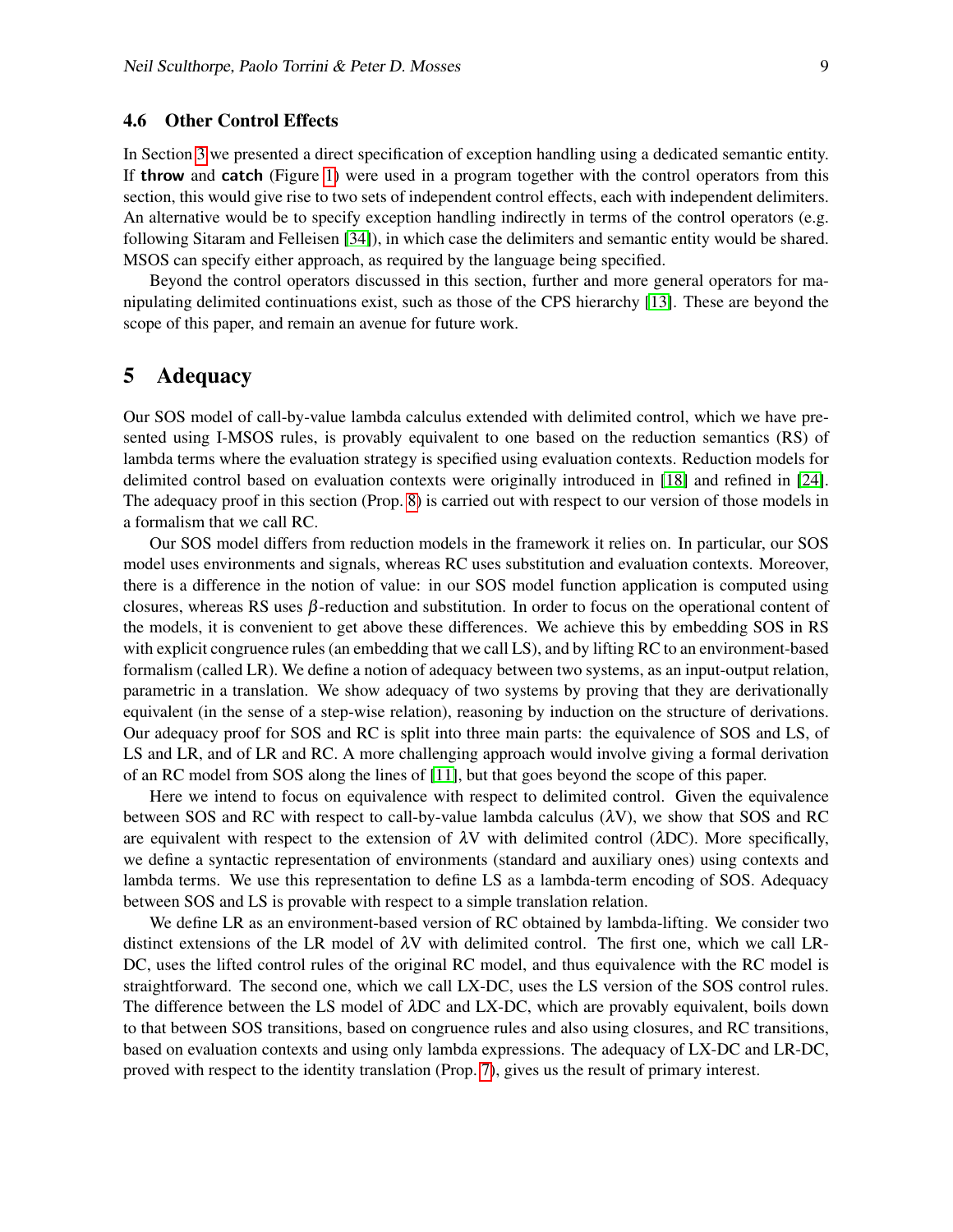#### 5.1 Reduction Semantics

Our presentation of reduction semantics with evaluation contexts (RC) follows the main lines of the λDC model in [\[24\]](#page-17-8). Under the assumption that we only evaluate closed expressions, values and terms can be defined as follows:

$$
V = \text{lambda}(I, E) \tag{35}
$$

 $E = V | b\mathsf{v}(I) | a\rmathsf{p} b\mathsf{v}(E, E) | control(E) | prompt(E)$  (36)

A general notion of a context as a term with a hole can be defined by the following grammar:

$$
C = [] | \mathsf{lambda}(I, C) | \mathsf{apply}(C, E) | \mathsf{apply}(E, C) | \mathsf{prompt}(C) | \mathsf{control}(C) | \qquad (37)
$$

The call-by-value (CBV) evaluation strategy can be specified using the more restrictive notion of a CBV context (*Q*):

$$
Q = [] | apply(Q, E) | apply(V, Q) | prompt(Q) | control(Q)
$$
\n(38)

In order to represent delimited continuations, an even more restrictive notion is needed: a *pure* context (*P*-context), which is a CBV-context that does not include control delimiters [\[24\]](#page-17-8):

$$
P = \left[ \left| \text{ apply}(P, E) \right| \text{ apply}(V, P) \left| \text{ control}(P) \right. \right] \tag{39}
$$

The meta-linguistic notation  $C[E]$  ( $Q[E]$ ,  $P[E]$ ) is used to represent a term factored into a context and the subterm that fills the hole—we can think of this as a form of term annotation. This factorisation is unique for the cases that we are considering.

The only reduction rules needed to specify  $\lambda V$  are  $\beta$ -reduction and context propagation. These can be presented as follows (giving us the RC-V model), using  $\{- \mapsto \_ \}$  as meta-level notation for captureavoiding uniform substitution:

$$
apply(lambda(I, E), V) \longrightarrow E\{bv(I) \mapsto V\}
$$
\n(40)

$$
\frac{E \longrightarrow E'}{Q[E] \longrightarrow Q[E']}
$$
\n(41)

The reduction rules for prompt and control can be formulated as follows (giving us the RC-DC model), making use of *P*-contexts:

<span id="page-9-1"></span><span id="page-9-0"></span>
$$
prompt(V) \longrightarrow V \tag{42}
$$

$$
\frac{val(F)}{\text{prompt}(P[\text{control}(F)])} \qquad \frac{fresh \cdot id(I)}{\text{prompt}(P[\text{control}(F)])} \tag{43}
$$

In a system based on reduction semantics, *observational equivalence* can be defined as the smallest congruence relation  $\equiv$  on terms that extends reduction equivalence with functional extensionality, i.e. such that

$$
\frac{\forall V.\: \mathsf{apply}(F,V) \equiv \mathsf{apply}(F',V)}{F \equiv F'}
$$

In presenting models based on RS, we typeset all construct names in sans-serif. We refer to SOS values as *Val*<sub>sos</sub> and to RC ones as *Val*<sub>RC</sub>. When needed, we subscript  $\rightarrow$  and  $\equiv$  accordingly. We define *derivational equivalence* and *adequacy* with respect to a translation relation (not mentioned in the case that it is an identity), as follows.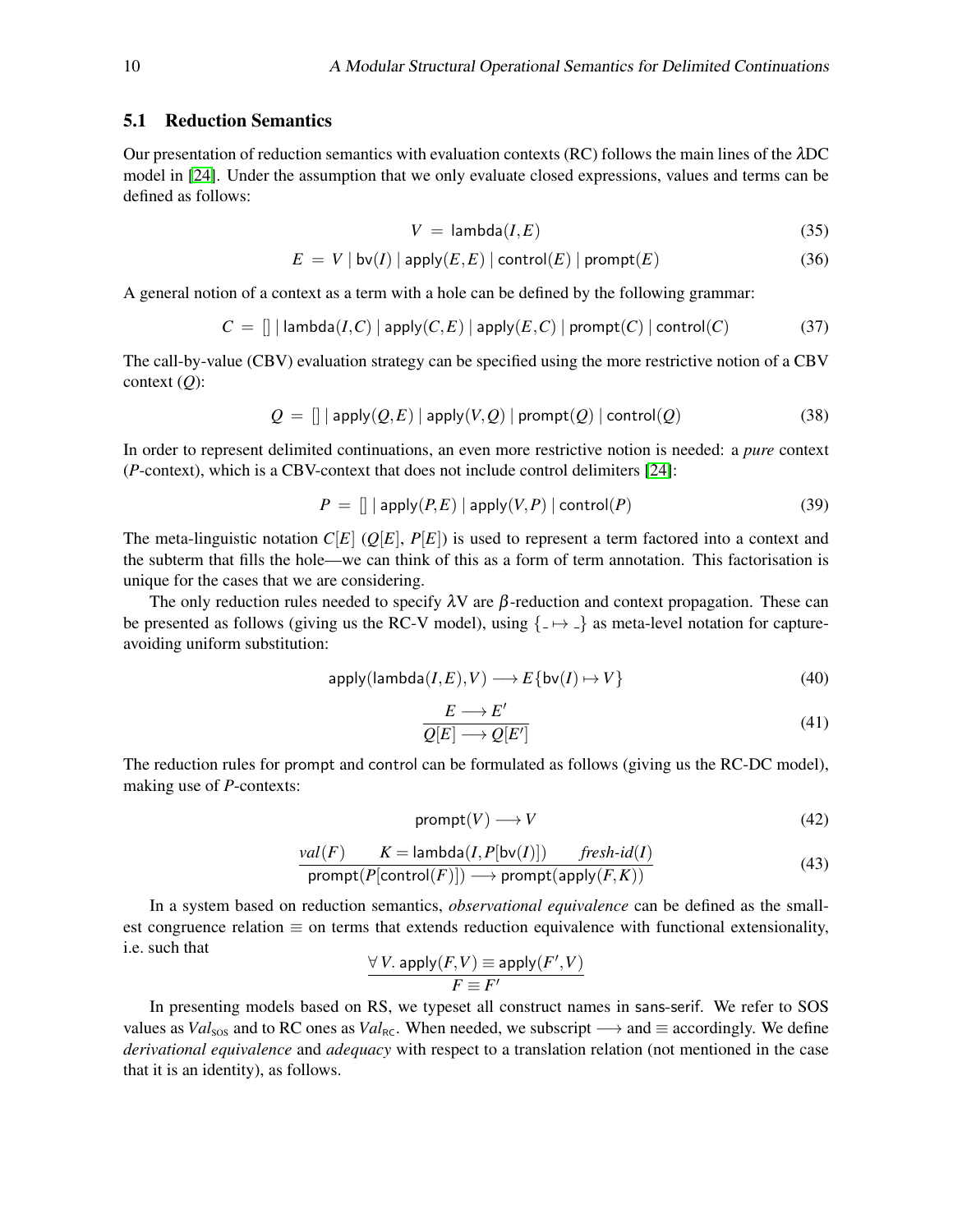- **Def.** 1 Given two systems *A* and *B*, respectively defined on languages  $L_A$  and  $L_B$  with values  $Val_A$  and *Val*<sup>*B*</sup>, and a one-to-one relation  $R \subseteq (L_A, L_B)$ , we say that
	- 1. *A* and *B* are *adequate* with respect to *R* (*A* ∼<sup>*R*</sup> *B*) whenever the following hold: A) If  $E \longrightarrow_A^* V$ , with  $V \in Val_A$ , then there exist  $E'_a, E''_a \in L_A$ ,  $E'_b, E''_b \in L_B$ ,  $V' \in Val_B$  s.t.  $E \equiv_A E'_a, V \equiv_A E''_a, R(E'_a, E'_b), R(E''_a, E''_b), E''_b \equiv_B V'$  and  $E'_b \longrightarrow_B^* V'$ B) If  $E \longrightarrow_B^* V$ , with  $V \in Val_B$ , then there exist  $E'_a, E''_a \in L_A$ ,  $E'_b, E''_b \in L_B$ ,  $V' \in Val_A$  s.t.  $E \equiv_B E'_b$ ,  $V \equiv_B E''_b$ ,  $R(E'_a, E'_b)$ ,  $R(E''_a, E''_b)$ ,  $E''_a \equiv_A V'$  and  $E'_a \longrightarrow_B^* V'$
	- 2. *A* and *B* are *derivationally equivalent* with respect to *R* whenever the following hold: A)  $E_1 \longrightarrow_A E_2$  whenever there exist  $E_3$ ,  $E_4$ ,  $E'_1$ ,  $E'_2$ ,  $E'_3$ ,  $E'_4$  s.t.  $E_1 \equiv_A E_3$ ,  $E_2 \equiv_A E_4$ ,  $R(E_3, E'_3)$ ,  $R(E_4, E'_4), E'_3 \equiv_B E'_1, E'_4 \equiv_B E'_2 \text{ and } E'_1 \longrightarrow_B^* E'_2$ B)  $E_1 \longrightarrow_B E_2$  whenever there exist  $E_3$ ,  $E_4$ ,  $E'_1$ ,  $E'_2$ ,  $E'_3$ ,  $E'_4$  s.t.  $E_1 \equiv_B E_3$ ,  $E_2 \equiv_B E_4$ ,  $R(E'_3, E_3)$ ,  $R(E_4', E_4), E_3' \equiv_A E_1', E_4' \equiv_A E_2' \text{ and } E_1' \longrightarrow_A^* E_2'$

We define relational composition as  $R_1 \circ R_2 = \lambda xy$ .  $\exists z$ .  $R_1(x, z) \land R_2(z, y)$ .

#### 5.2 Representing SOS as LS

In this section we define LS, as an encoding of SOS in lambda terms. Unlike reduction semantics, our SOS models rely internally on a linguistic extension to account for closures and the auxiliary environment notation. For this reason, we need an extended *internal* language, including the following additional constructs: closure( $\rho$ ,*I*,*E*) for closures, aux-bv(*I*) for auxiliary identifier lookup, and aux-let-in(*I*,*E*,*E*) for auxiliary let bindings; these constructs are not meant to be included in the source language definition. In each expression aux-let-in( $I, E, E'$ ), we require *I* to be used at most once in  $E'$ .

In order to represent environments, we introduce a notion of *R*-context:

$$
R = [] | apply(lambda(I, R), V)
$$
\n(44)

We tacitly assume that all bound variables in *R* are distinct. Each SOS transition specified by

$$
\text{env }\rho \vdash E \longrightarrow E'
$$

can be embedded as

 $R_{\rho}[E] \longrightarrow R_{\rho}[E']$ 

where, for  $\rho = \{I_1 \mapsto V_1, \ldots, I_n \mapsto V_n\}$ ,  $R_\rho = \text{apply}(\text{lambda}(I_n, \ldots, \text{apply}(\text{lambda}(I_1, []), V_1), \ldots)), V_n)$ . We silently assume permutation in *R*-contexts. We introduce *M*-contexts to represent the auxiliary environment, in a similar manner to *R*-contexts, though using aux-let-in. In order to represent signals, we extend this notion to one of *S*-context, introducing a new ternary value constructor ctrl, which is not part of the expression definition but only of the RS representation of SOS.

$$
M = [] | aux-let-in(I, V, M)
$$
\n(45)

$$
S = M \mid \operatorname{ctrl}(V, I, M) \tag{46}
$$

 $\prime$ 

SOS transitions specified by

A) aux-env 
$$
\mu
$$
, env  $\rho \vdash E \xrightarrow{\text{ctrl none}} E'$  B) aux-env  $\mu$ , env  $\rho \vdash E \xrightarrow{\text{ctrl some}(F,I)} E$ 

can be represented, respectively, as

A) 
$$
M_{\mu}[R_{\rho}[E]] \longrightarrow M_{\mu}[R_{\rho}[E']]
$$
 B)  $M_{\mu}[R_{\rho}[E]] \longrightarrow \text{ctrl}(F, I, M_{\mu}[R_{\rho}[E']])$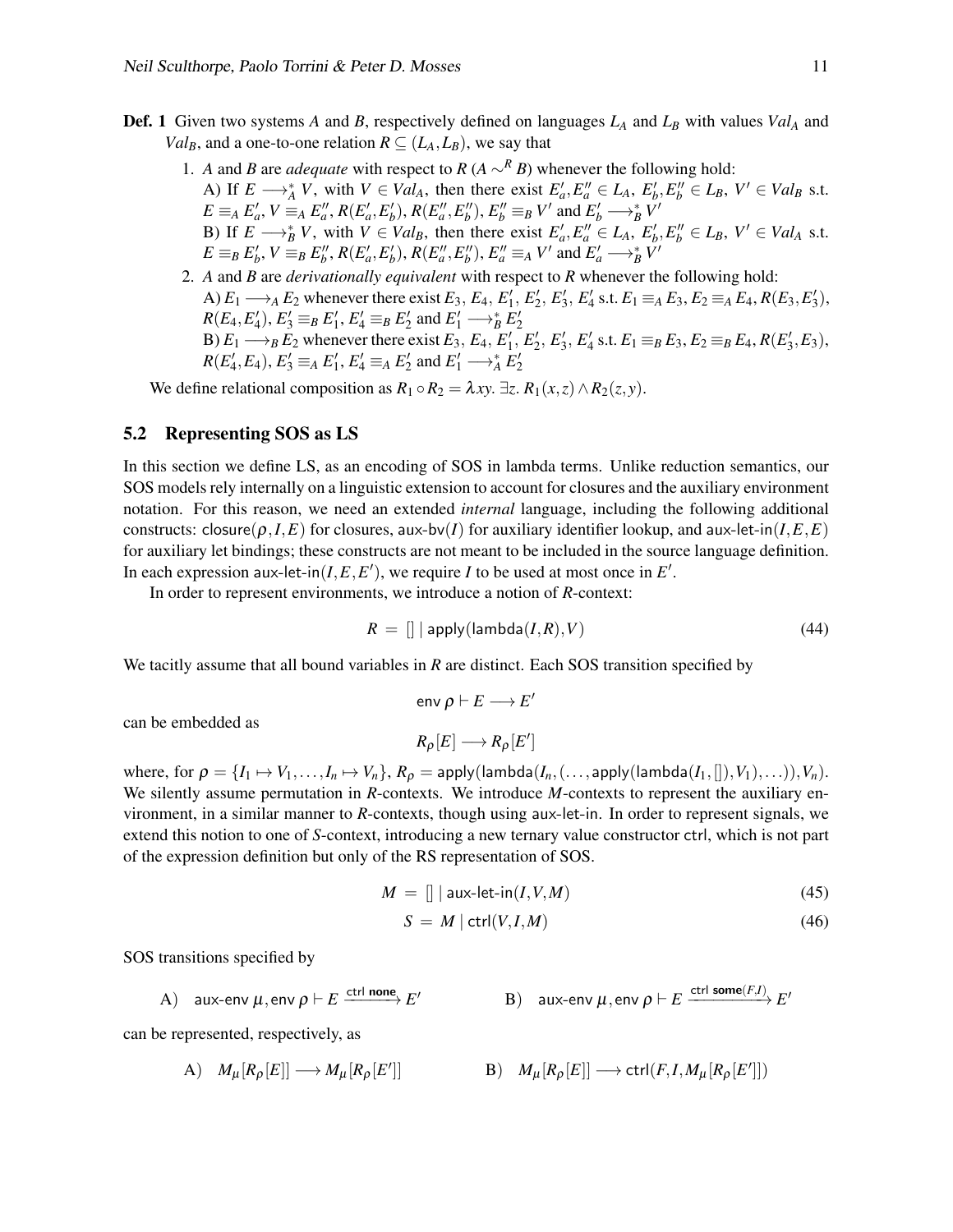where, for  $\mu = \{I_1 \mapsto V_1, \ldots, I_n \mapsto V_n\}$ ,  $M_{\mu} = \text{aux-let-in}(I_n, V_n, \ldots \text{aux-let-in}(I_1, V_1, []))$ . We assume that *S*-bound variables are distinct from each other and from all the *R*-bound ones. As with *R*-contexts, we silently assume permutation for *M*-contexts.

In this way, we define a one-to-one translation relation  $T($ <sub>--</sub> $)$  between SOS configurations and LS expressions. Applying the translation to the SOS rules gives us the LS models for  $\lambda V$  and  $\lambda DC$  (resp. LS-V and LS-DC). In particular, the rule for bv, which uses the environment, can be expressed as follows:

$$
S[apply(lambda(I, R[bv(I)]), V)] \longrightarrow S[apply(lambda(I, R[V]), V)] \tag{47}
$$

The aux-bv rule, which uses the auxiliary environment, takes the following form:

$$
aux\text{-let-in}(I, V, M[R[\text{aux-bv}(I)]]) \longrightarrow aux\text{-let-in}(I, V, M[R[V]]) \tag{48}
$$

The LS model for λDC extends LS-V with three more rules: the SOS rule for control,

$$
\frac{val(F)}{M[R[\text{control}(F)]] \longrightarrow \text{ctrl}(F, I, M[R[\text{aux-bv}(I)]])}
$$
(49)

an additional congruence rule (which can only match Rule [49\)](#page-11-0),

<span id="page-11-2"></span><span id="page-11-1"></span><span id="page-11-0"></span>
$$
\frac{M[R[E]] \longrightarrow \text{ctrl}(F, I, M[R[E']])}{M[R[P[E]]] \longrightarrow \text{ctrl}(F, I, M[R[P[E']]])}
$$
\n(50)

and an encoding of the SOS rule for control-in-prompt (Rule [23\)](#page-6-2).

$$
\frac{M[R[E]] \longrightarrow \text{ctrl}(F, I', M[R[E']])}{M[R[\text{prompt}(E)]] \longrightarrow M[R[\text{prompt}(\text{apply}(F, K)]]} \quad \text{fresh-id}(I)} \tag{51}
$$

Since there is a one-to-one correspondence between LS and SOS transitions (treating *R*- and *M*permutations as silent transitions), and taking for simplicity the identity relation modulo reordering of the environments as observational equivalence in SOS, the following is straightforward.

<span id="page-11-3"></span>**Prop. 1** The LS model of  $\lambda$ V and the corresponding SOS one are derivationally equivalent and adequate with respect to the translation  $T$ , and similarly for the LS and SOS models of  $\lambda$ DC.

Proof: First we prove derivational equivalence, which is straightforward for  $\lambda V$ . The LS control rules correspond to the SOS ones, given the representation of the auxiliary environments and signals. Adequacy follows as the definition of value is the same in all these systems.

#### 5.3 Lifting RC to LR

To facilitate comparison with LS, we define LR as an environment-based version of RC, using *R*- and *M*-contexts to represent environments as in LS, and also extend the language with aux-let-in and closure. In the LR models, the reduction rules can be specified as in RC, relying on evaluation contexts. For the way aux-let-in and closure are used, no change is needed in the definition of context. However, since reduction steps now have to be lifted by *R*- and *M*-contexts, we replace the single context propagation rule that sufficed in RC with the four following rules: *lifting*, *lifted congruence* and *R*- and *M*-*lowering*.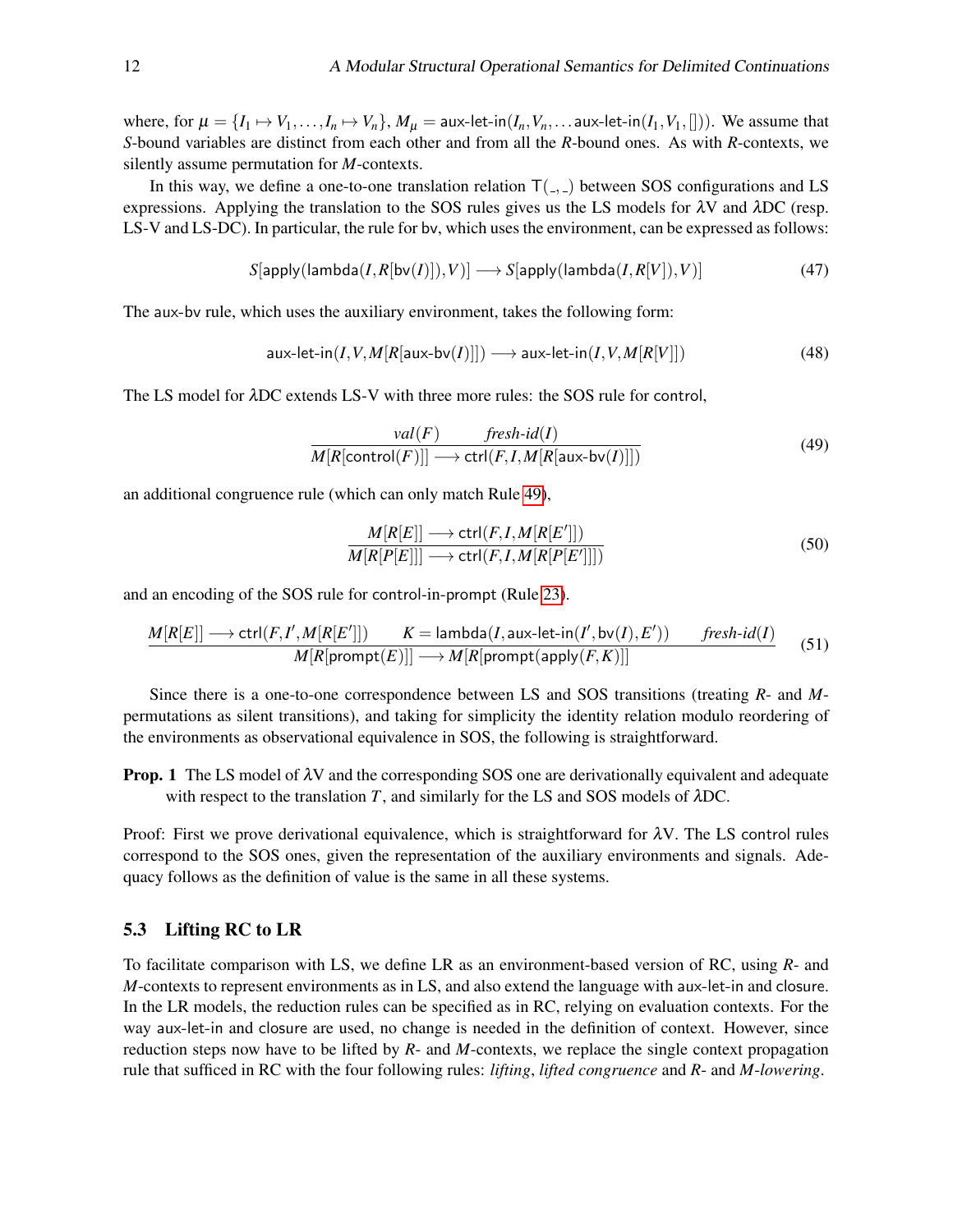$$
\frac{E \longrightarrow E'}{M[R[E]] \longrightarrow M[R[E']]}
$$
\n(52)

<span id="page-12-3"></span>
$$
\frac{M[R[E]] \longrightarrow M[R[E']]}{M[R[Q[E]]] \longrightarrow M[R[Q[E']]]} \tag{53}
$$

$$
\frac{M[\text{apply}(\text{lambda}(I, R[E]), V)] \longrightarrow M[\text{apply}(\text{lambda}(I, R[E'], V)]}{M[R[\text{apply}(\text{lambda}(I, E), V)]] \longrightarrow M[R[\text{apply}(\text{lambda}(I, E'), V)]]}
$$
\n(54)

$$
\frac{\text{aux-let-in}(I, V, M[R[E]]) \longrightarrow \text{aux-let-in}(I, V, M[R[E']])}{M[R[\text{aux-let-in}(I, V, E)]] \longrightarrow M[R[\text{aux-let-in}(I, V, E')]]}
$$
(55)

We assume that LR models include *R*- and *M*-permutations, as well as the by and aux-by rules, and Rule [50.](#page-11-1) Notice that evaluation can also apply to open terms, however we do not need to change our definition of value, as substitution of free variables is dealt with as in LS, by the bv rule. We also need the following rule to deal with closures:

$$
\frac{\rho = \{I_1 \mapsto V_1, \dots I_n \mapsto V_n\} \quad free\text{-}vars(E) \subseteq \{I_1, \dots, I_n\}}{\text{closure}(\rho, I, E) \longrightarrow \text{apply}(\text{lambda}(I_n, \dots, \text{apply}(\text{lambda}(I_1, \text{lambda}(I, E)), V_1), \dots)), V_n)}
$$
(56)

This gives us the LR model of  $\lambda V$  (LR-V). We can extend this model with rules for delimited control in two ways: to simulate RC (LR-DC), or to simulate SOS (LX-DC). The LR-DC rules for prompt and control are those based on the RC one (i.e. they are the lifted version of Rules [42](#page-9-0) and [43\)](#page-9-1), and they do not involve any use of the auxiliary notation. LR-DC is the extension of LR-V with these rules. On the other hand, the LX-DC model is obtained by extending LR-V with the LS control rules (Rules [49](#page-11-0) and [51,](#page-11-2) which rely on the auxiliary notation).

The following can be proved for all the systems we are considering, i.e. with respect to  $\equiv_X$  where  $X \in \{LS-V, LR-V, LS-DC, LX-DC, LR-DC\}.$ 

<span id="page-12-4"></span>**Prop.** 2 A)  $V \in Val_{SOS}$  whenever there exists  $V' \in Val_{RC}$  such that  $V \equiv_X V'$ .

B)  $S[R_\rho[\text{apply}(\text{lambda}(I,E),V_1)]] \longrightarrow_{LS} V_2$  with  $V_1,V_2 \in Val_{SOS}$  whenever there exist  $V_3,V_4 \in$ *Val*<sub>RC</sub> such that *S*[[apply(closure( $\rho$ ,*I*,*E*),*V*<sub>3</sub>)]]  $\longrightarrow$ <sub>LR</sub>*V*<sub>4</sub>, with *V*<sub>1</sub>  $\equiv$ *x V*<sub>3</sub> and *V*<sub>2</sub>  $\equiv$ *x V*<sub>4</sub>.

The following provable equivalences correspond respectively to the bv rule, to  $\beta$ -reduction, and to aux-let-in elimination, for  $\equiv_X$  as before:

$$
apply(lambda(I, bv(I)), V) \equiv_X apply(lambda(I, V), V)
$$
\n(57)

$$
apply(lambda(I, E), V) \equiv_X E\{bv(I) \mapsto V\}
$$
\n(58)

<span id="page-12-5"></span><span id="page-12-1"></span><span id="page-12-0"></span>
$$
aux\text{-let-in}(I, V, E) \equiv_X E\{\text{aux-bv}(I) \mapsto V\}
$$
\n(59)

The following can now be proved:

<span id="page-12-2"></span> $\textbf{Prop. 3 apply}(\textsf{lambda}(I, \textsf{aux-let-in}(I', \textsf{bv}(I), P[\textsf{aux-bv}(I')]))$ , $V) \equiv_X \textsf{apply}(\textsf{lambda}(I, P[\textsf{bv}(I)]), V)$  $Proof:$  apply $(\textsf{lambda}(I, \textsf{aux-let-in}(I', \textsf{bv}(I), P[\textsf{aux-bv}(I')]))$ , $V) \equiv_X$  aux-let-in $(I', V, P[\textsf{aux-bv}(I')])$ , by Equiv. [58.](#page-12-0)

aux-let-in(*I'*, *V*, *P*[aux-bv(*I'*)])  $\equiv_X P[V]$ , by Equiv. [59,](#page-12-1) observing that aux-bv(*I'*) cannot occur free in *P*, as it must be used at most once in  $P[$ aux-bv $(I')$ ].

 $P[V] \equiv_X \text{apply}(\text{lambda}(I, P[\text{bv}(I)]), V)$ , by Equiv. [58.](#page-12-0)

The following is an immediate consequence of Prop. [3,](#page-12-2) applying functional extensionality.

$$
\mathsf{lambda}(I, \mathsf{aux}\text{-}\mathsf{let}\text{-}\mathsf{in}(I', \mathsf{bv}(I), P[\mathsf{aux}\text{-}\mathsf{bv}(I')])) \equiv_X \mathsf{lambda}(I, P[\mathsf{bv}(I)]) \tag{60}
$$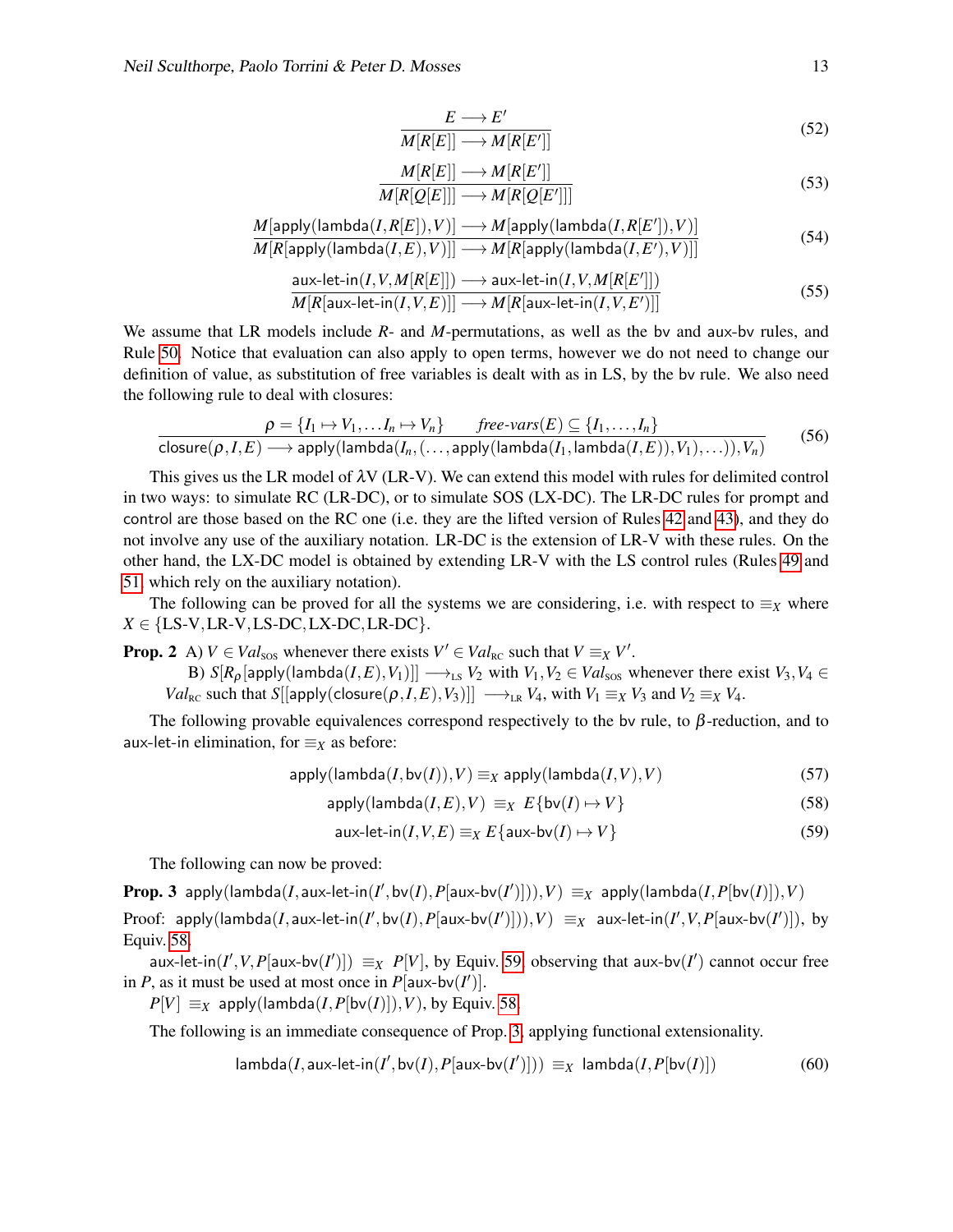#### 5.4 Adequacy of SOS and RC

<span id="page-13-2"></span>We first show that the LR models and the RC ones are equivalent.

Prop. 4 LR-V and RC-V are adequate, and so too are LR-DC and RC-DC.

Proof: The language of RC is included in that of LR, hence we can take the identity on RC (denoted by  $Id_{RC}$ ) as the translation. The LR models can be obtained by a lambda-lifting refactoring of the RC models, and this gives equivalent systems, under a change of the evaluation strategy that affects only the top level. We prove derivational equivalence by induction on the structure of derivations, relying on Equiv. [59](#page-12-1) and Rule [56](#page-12-3) to eliminate the additional LR syntax, observing that aux-let-in and closure are inessential in LR-DC (they can only be eliminated without leading to any new values). Adequacy follows immediately as values are defined in the same way in the two systems.

We consider the relationship between the different representations of  $\lambda V$ .

<span id="page-13-1"></span>**Prop. 5** The LS model of  $\lambda$ V and the corresponding LR one are adequate.

Proof: The two models use the same language, hence we can take the identity translation. They differ on congruence rules and reduction of function application. Congruence rules in LR are expressed using CBV-contexts, unlike in LS, but both are equivalent specifications of CBV. For equivalence with respect to values and function application, we rely on Prop. [2.](#page-12-4)

We extend this result to SOS-style delimited control.

<span id="page-13-3"></span>Prop. 6 LS-DC and LX-DC are adequate.

Proof: We first prove derivational equivalence with respect to identity using Prop. [5](#page-13-1) and the fact that the two extensions are obtained by adding the same rules.

We finally compare SOS-style and RC-style delimited control.

<span id="page-13-0"></span>**Prop. 7** LX-DC and LR-DC are derivationally equivalent and adequate.

Proof: We prove derivational equivalence by induction on the structure of derivations, with respect to the identity translation. The two systems are equivalent up to  $\lambda V$  by Prop. [4,](#page-13-2) so the only interesting case is delimited control, in which respect LX-DC stepwise behaves as LS-DC. The lifted version of the RC prompt rule (Rule [42\)](#page-9-0) is in both systems. Rules [49](#page-11-0) and [50](#page-11-1) can be added to LR-DC without expanding the set of derivable values. Thus the only possible difference between the two systems is between the natural LR control rule (the lifted version of Rule [43\)](#page-9-1) of LR-DC, and the LS control-in-prompt rule (Rule [51\)](#page-11-2) of LX-DC. We now show that the two rules are interderivable (i.e. given the system with one rule, the other one is derivable). First we observe that, by Eq. [60,](#page-12-5) the specification of the continuation *K* in either rule is equivalent to that in the other, and therefore interchangeable.

From S to R: in order to derive the LR-DC rule from the LX-DC one, we observe that a lifted expression  $M[R[P]\text{control}(F)]$ , where *F* is a value, can be reduced to ctrl $(F, I, M[R[P]\text{aux-bv}(I)]]$  in LX-DC, using the control rule (Rule [49\)](#page-11-0), and the applicable congruence rule (Rule [50\)](#page-11-1). This gives us the premise for the application of the LX-DC control-in-prompt rule to  $M[R[prompt(P[control(F))]]]$  in a way that simulates the LR-DC control rule.

From R to S: in LX-DC (as in LS-DC) a one-step transition from  $M[R[E]]$  to  $ctrl(F, I, M[R[E']]$  is only possible provided  $E \equiv P[\text{control}(F)]$  and  $E' \equiv P[\text{aux-bv}(I)]$  for some P (possibly relying on the conversion of closures to function applications). Therefore, the LR-DC control rule can be applied to  $M[R[prompt(E)]]$  to simulate Rule [51.](#page-11-2)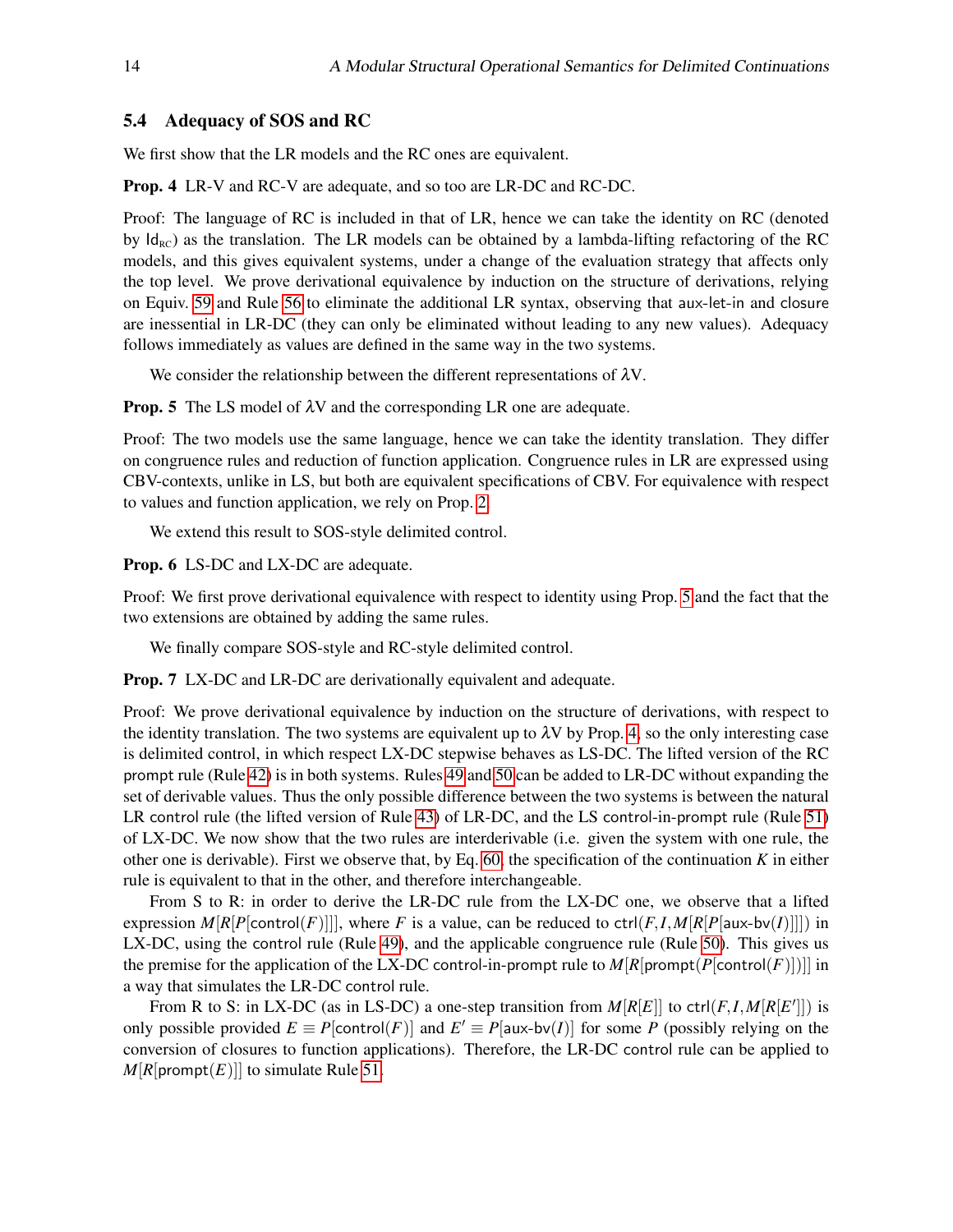Diagramatically, the overall proof can be presented as follows (where vertical arrows denote model inclusion).

SOS-DC 
$$
\sim^T
$$
 LS-DC  $\sim^{Id}$  LX-DC  $\sim^{Id}$  LR-DC  $\sim^{Id_{RC}}$  RC-DC  
\n $\uparrow \qquad \uparrow \qquad \uparrow \qquad \uparrow \qquad \uparrow \qquad \uparrow$   
\nSOS-V  $\sim^T$  LS-V  $\sim^{Id}$  LR-V = LR-V  $\sim^{Id_{RC}}$  RC-V

<span id="page-14-0"></span>**Prop. 8** SOS-DC and RC-DC are derivationally equivalent and adequate with respect to  $T \circ \mathsf{Id}_{\mathsf{RC}}$ 

Proof: based on Props. [1,](#page-11-3) [4,](#page-13-2) [6,](#page-13-3) [7,](#page-13-0) using the fact that adequacy is transitive, by composition of the translation relations, and by transitivity of observational equivalence.

### 6 Related Work

A direct way to specify control operators is by giving an operational semantics based on transition rules and first-class continuations. We have taken this direct approach, though in contrast to most direct specifications of control operators (e.g. [\[18,](#page-16-4) [22,](#page-17-7) [23,](#page-17-12) [24,](#page-17-8) [30,](#page-17-4) [33\]](#page-17-9)) our approach is based on emitting signals via labelled transitions rather than on evaluation contexts. Control operators can also be given a denotational semantics by transformation to continuation-passing style (CPS) [\[12,](#page-16-5) [16,](#page-16-11) [31,](#page-17-13) [33\]](#page-17-9), or a lower-level operational specification by translation to abstract-machine code [\[6,](#page-16-12) [19\]](#page-17-5). At a higher level, algebraic characterisations of control operators have been given in terms of equational theories [\[18,](#page-16-4) [23\]](#page-17-12).

Denotationally, any function can be rewritten to CPS by taking the continuation (itself represented as a function) as an additional argument, and applying that continuation to the value the function would have returned. A straightforward extension of this transformation [\[13\]](#page-16-6) suffices to express *call/cc*, *shift* and *reset*; however, more sophisticated CPS transformations are needed to express *control* and *prompt* [\[33\]](#page-17-9).

Felleisen's [\[19\]](#page-17-5) initial specification of *control* and *prompt* used a small-step operational semantics without evaluation contexts. However, this specification otherwise differs quite significantly from ours, being based on exchange rules that push *control* outwards through the term until it encounters a *prompt*. As an exchange rule has to be defined for every other construct in the language, this approach is inherently not modular. Later specifications of *control* and *prompt* used evaluation contexts and algebraic characterisations based on the notion of *abstract continuations* [\[18\]](#page-16-4), where continuations are represented as evaluation contexts and exchange rules are not needed. Felleisen [\[19\]](#page-17-5) also gave a lower-level operational specification based on the CEK abstract machine, where continuations are treated as frame stacks.

The *shift* and *reset* operators were originally specified denotationally, in terms of CPS semantics [\[12,](#page-16-5) [13\]](#page-16-6). Continuations were treated as functions, relying on the meta-continuation approach [\[12\]](#page-16-5) which distinguishes between outer and inner continuations. Correspondingly, the meta-continuation transformation produces abstractions that take two continuation parameters, which can be further translated to standard CPS. A big-step style operational semantics for *shift* has been given by Danvy and Yang [\[15\]](#page-16-13), and a specification based on evaluation contexts has been given by Kameyama and Hasegawa [\[23\]](#page-17-12), together with an algebraic characterisation.

Giving a CPS semantics to *control* is significantly more complex than for *shift* [\[33\]](#page-17-9). This is because the continuations reified by *shift* are always delimited when applied, and so can be treated as functions, which is not the case for *control*. Different approaches to this problem have been developed, including abstract continuations [\[18\]](#page-16-4), the monadic framework in [\[16\]](#page-16-11), and the operational framework in [\[6\]](#page-16-12). Relying on the introduction of recursive continuations, Shan [\[33\]](#page-17-9) provides an alternative approach based on a refined CPS transform. Conversely, the difference between *control* and *shift* can manifest itself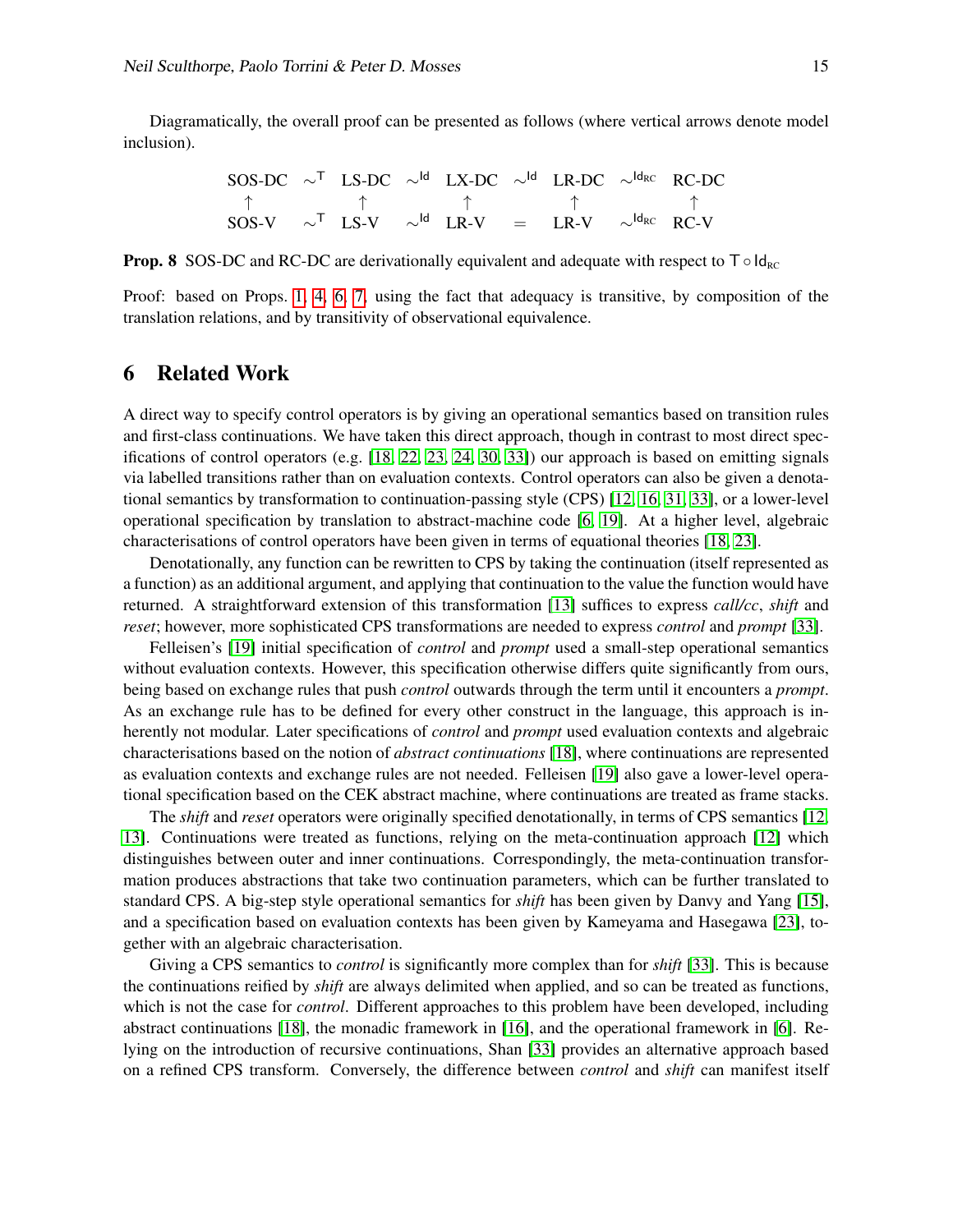quite intuitively in the direct specification of these operators—whether in our I-MSOS specifications (Section [4.4\)](#page-6-3), or in specifications using evaluation contexts [\[18,](#page-16-4) [23,](#page-17-12) [24,](#page-17-8) [33\]](#page-17-9).

As shown by Filinski [\[20\]](#page-17-14), *shift* can be implemented in terms of *call/cc* and mutable state, and from the point of view of expressiveness, any monad that is functionally expressible can be represented in lambda calculus with *shift* and *reset*. Moreover, *control* and *shift* are equally expressive in the untyped lambda calculus [\[33\]](#page-17-9). A direct implementation of *control* and *shift* has been given by Gasbichler and Sperber [\[21\]](#page-17-15). A CPS-based implementation of control operators in a monadic framework has been given by Dyvbig et al [\[16\]](#page-16-11). A semantics of *call/cc* based on an efficient implementation of evaluation contexts is provided in the K Framework [\[30\]](#page-17-4).

# 7 Conclusion

We have presented a dynamic semantics for control operators in the MSOS framework, settling the question of whether MSOS is expressive enough for control operators. Our definitions are concise and modular, and do not require the use of evaluation contexts. Definitions based on evaluation contexts are often even more concise than the corresponding MSOS definitions, since a single alternative in a contextfree grammar for evaluation contexts subsumes an entire MSOS rule allowing evaluation of a particular subexpression. However, such grammars are significantly less modular than MSOS rules: adding a new control operator to a specified language may require duplication of a (potentially large) grammar [\[17,](#page-16-14) e.g. pages 141–142]. (This inherent lack of modularity of evaluation context grammars is addressed in the PLT Redex tools by the use of ellipsis.)

We initially validated our specifications through a suite of 70 test programs, which we accumulated from examples in the literature on control operators  $(1, 2, 4, 6, 9, 10, 12, 18, 19, 22, 33]$  $(1, 2, 4, 6, 9, 10, 12, 18, 19, 22, 33]$  $(1, 2, 4, 6, 9, 10, 12, 18, 19, 22, 33]$  $(1, 2, 4, 6, 9, 10, 12, 18, 19, 22, 33]$  $(1, 2, 4, 6, 9, 10, 12, 18, 19, 22, 33]$  $(1, 2, 4, 6, 9, 10, 12, 18, 19, 22, 33]$  $(1, 2, 4, 6, 9, 10, 12, 18, 19, 22, 33]$  $(1, 2, 4, 6, 9, 10, 12, 18, 19, 22, 33]$  $(1, 2, 4, 6, 9, 10, 12, 18, 19, 22, 33]$  $(1, 2, 4, 6, 9, 10, 12, 18, 19, 22, 33]$  $(1, 2, 4, 6, 9, 10, 12, 18, 19, 22, 33]$ . The language we used for testing was Caml Light, a pedagogical sublanguage of a precursor to OCaml, for which we have an existing translation to funcons from a previous case study [\[8\]](#page-16-1). We extended Caml Light with control operators, and specified the semantics of those operators as direct translations into the corresponding funcons presented in this paper. The generated funcon programs were then tested by our prototype funcon interpreter, which directly interprets their I-MSOS specifications. The suite of test programs, and our accompanying translator and interpreter, are available online [\[32\]](#page-17-10).

While the test programs demonstrated that we had successfully specified a control operator that behaves very similarly to the operator *control* described in the literature, they did not prove that we had specified exactly the same operator. We addressed this in Section [5,](#page-8-0) where we proved that our MSOS specification is equivalent to a conventional specification using a reduction semantics based on evaluation contexts (e.g. [\[18,](#page-16-4) [24\]](#page-17-8)).

Acknowledgments: We thank Casper Bach Poulsen, Ferdinand Vesely and the anonymous reviewers for feedback on earlier versions of this paper. We also thank Martin Churchill for his exploratory notes on adding evaluation contexts to MSOS, and Olivier Danvy for suggesting additional test programs. The reported work was supported by EPSRC grant (EP/I032495/1) to Swansea University for the PLAN-COMPS project and by EU funding (Horizon 2020, grant 640954) to KU Leuven for the GRACEFUL project.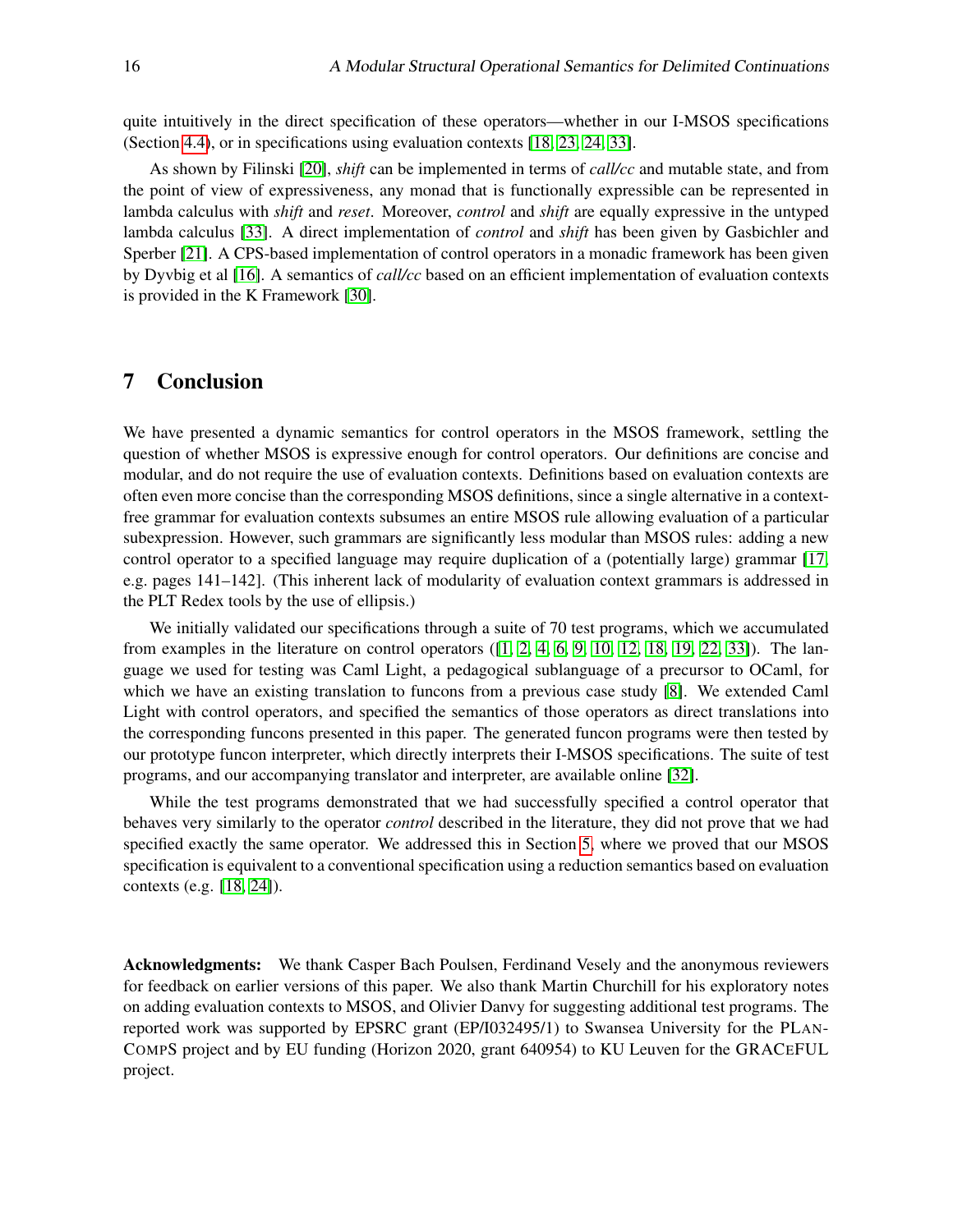# References

- <span id="page-16-2"></span>[1] H. Abelson, R. K. Dybvig, C. T. Haynes, G. J. Rozas, N. I. Adams IV, D. P. Friedman, E. Kohlbecker, G. L. Steele Jr., D. H. Bartley, R. Halstead, D. Oxley, G. J. Sussman, G. Brooks, C. Hanson, K. M. Pitman & M. Wand (1998): *Revised*<sup>5</sup> *Report on the Algorithmic Language Scheme*. Higher-Order and Symbolic Computation 11(1), pp. 7–105, doi[:10.1023/A:1010051815785.](http://dx.doi.org/10.1023/A:1010051815785)
- <span id="page-16-15"></span>[2] Kenichi Asai & Yukiyoshi Kameyama (2007): *Polymorphic Delimited Continuations*. In: Asian Symposium on Programming Languages and Systems, Lecture Notes in Computer Science 4807, Springer, pp. 239–254, doi[:10.1007/978-3-540-76637-7](http://dx.doi.org/10.1007/978-3-540-76637-7_16) 16.
- <span id="page-16-8"></span>[3] Egidio Astesiano (1991): *Inductive and Operational Semantics*. In: Formal Description of Programming Concepts, IFIP State-of-the-Art Reports, Springer, pp. 51–136. ISBN 978-3-540-53961-2.
- <span id="page-16-16"></span>[4] Malgorzata Biernacka, Dariusz Biernacki & Olivier Danvy (2005): *An Operational Foundation for Delimited Continuations in the CPS Hierarchy*. Logical Methods in Computer Science 1(2), pp. 1–39, doi[:10.2168/LMCS-1\(2:5\)2005.](http://dx.doi.org/10.2168/LMCS-1(2:5)2005)
- <span id="page-16-9"></span>[5] Dariusz Biernacki & Olivier Danvy (2006): *A Simple Proof of a Folklore Theorem about Delimited Control*. Journal of Functional Programming 16(3), pp. 269–280, doi[:10.1017/S0956796805005782.](http://dx.doi.org/10.1017/S0956796805005782)
- <span id="page-16-12"></span>[6] Dariusz Biernacki, Olivier Danvy & Chung-chieh Shan (2006): *On the Static and Dynamic Extents of Delimited Continuations*. Science of Computer Programming 60(3), pp. 274–297, doi[:10.1016/j.scico.2006.01.002.](http://dx.doi.org/10.1016/j.scico.2006.01.002)
- <span id="page-16-0"></span>[7] Martin Churchill & Peter D. Mosses (2013): *Modular Bisimulation Theory for Computations and Values*. In: International Conference on Foundations of Software Science and Computation Structures, Lecture Notes in Computer Science 7794, Springer, pp. 97–112, doi[:10.1007/978-3-642-37075-5](http://dx.doi.org/10.1007/978-3-642-37075-5_7) 7.
- <span id="page-16-1"></span>[8] Martin Churchill, Peter D. Mosses, Neil Sculthorpe & Paolo Torrini (2015): *Reusable Components of Semantic Specifications*. In: Transactions on Aspect-Oriented Software Development XII, Lecture Notes in Computer Science 8989, Springer, pp. 132–179, doi[:10.1007/978-3-662-46734-3](http://dx.doi.org/10.1007/978-3-662-46734-3_4) 4.
- <span id="page-16-3"></span>[9] William Clinger (1987): *The Scheme Environment: Continuations*. SIGPLAN Lisp Pointers 1(2), pp. 22–28, doi[:10.1145/1317193.1317197.](http://dx.doi.org/10.1145/1317193.1317197)
- <span id="page-16-17"></span>[10] Olivier Danvy (2006): *An Analytical Approach to Programs as Data Objects*. DSc thesis, Department of Computer Science, Aarhus University. Available at <http://cs.au.dk/~danvy/DSc/>.
- <span id="page-16-10"></span>[11] Olivier Danvy (2008): *Defunctionalized Interpreters for Programming Languages*. In: International Conference on Functional Programming, ACM, pp. 131–142, doi[:10.1145/1411204.1411206.](http://dx.doi.org/10.1145/1411204.1411206)
- <span id="page-16-5"></span>[12] Olivier Danvy & Andrzej Filinski (1989): *A Functional Abstraction of Typed Contexts*. Technical Report 89/12, DIKU, University of Copenhagen. Available at [http://citeseerx.ist.psu.edu/viewdoc/](http://citeseerx.ist.psu.edu/viewdoc/summary?doi=10.1.1.43.4822) [summary?doi=10.1.1.43.4822](http://citeseerx.ist.psu.edu/viewdoc/summary?doi=10.1.1.43.4822).
- <span id="page-16-6"></span>[13] Olivier Danvy & Andrzej Filinski (1990): *Abstracting Control*. In: Conference on LISP and Functional Programming, ACM, pp. 151–160, doi[:10.1145/91556.91622.](http://dx.doi.org/10.1145/91556.91622)
- <span id="page-16-7"></span>[14] Olivier Danvy & Andrzej Filinski (1992): *Representing Control: A Study of the CPS Transformation*. Mathematical Structures in Computer Science 2(4), pp. 361–391, doi[:10.1017/S0960129500001535.](http://dx.doi.org/10.1017/S0960129500001535)
- <span id="page-16-13"></span>[15] Olivier Danvy & Zhe Yang (1999): *An Operational Investigation of the CPS Hierarchy*. In: European Symposium on Programming Languages and Systems, Lecture Notes in Computer Science 1576, Springer, pp. 224–242, doi[:10.1007/3-540-49099-X](http://dx.doi.org/10.1007/3-540-49099-X_15) 15.
- <span id="page-16-11"></span>[16] R. Kent Dyvbig, Simon Peyton Jones & Amr Sabry (2007): *A Monadic Framework for Delimited Continuations*. Journal of Functional Programming 17(6), pp. 687–730, doi[:10.1017/S0956796807006259.](http://dx.doi.org/10.1017/S0956796807006259)
- <span id="page-16-14"></span>[17] Matthias Felleisen, Robert Bruce Findler & Matthew Flatt (2009): *Semantics Engineering with PLT Redex*. MIT Press. ISBN 9780262062756.
- <span id="page-16-4"></span>[18] Matthias Felleisen, Mitch Wand, Daniel Friedman & Bruce Duba (1988): *Abstract Continuations: A Mathematical Semantics for Handling Full Jumps*. In: Conference on LISP and Functional Programming, ACM, pp. 52–62, doi[:10.1145/62678.62684.](http://dx.doi.org/10.1145/62678.62684)